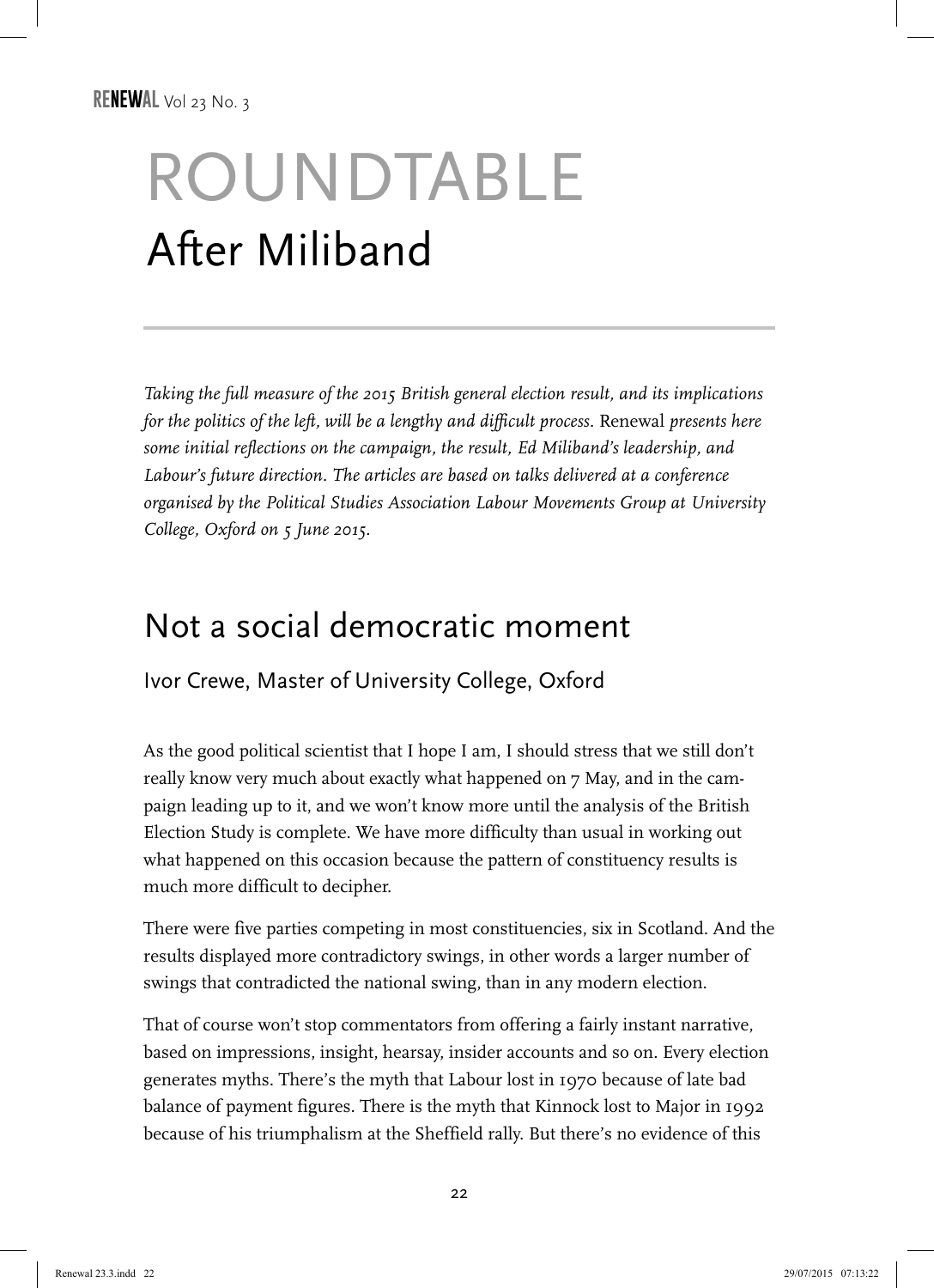whatsoever. There's also the myth that the Conservatives won a landslide in 1983 because of the Falklands. The Falklands, in fact, had quite a small impact on the result; it was the economic recovery that really mattered.

Some myths are forming right now about this election. One is that Labour lost because it was anti-business. The second is that Labour lost because it had moved too far to the left. And the third is that Labour lost because of the fear of a Labour/ SNP coalition. We don't have evidence yet any for those three propositions, and quite a lot of evidence, certainly, against the first two.

Ross McKibbin, in the *London Review of Books*, described Labour's defeat as 'disappointing, but not catastrophic' (McKibbin, 2015). And one can make that case: there was, after all, a small swing from Conservatives to Labour; Labour's share of the vote did increase in England by 3.5 per cent. It did particularly well in London, incidentally. In other words, Labour's vote rose furthest, by over 5 per cent, in the most affluent and economically dynamic part of the United Kingdom. There are possibly some lessons to be learned from that. And it's very easy to exaggerate the scale of the Conservative victory, simply because it was so unexpected. It's worth remembering they got only 37 per cent of the vote. Thatcher and Major were getting between 42 per cent and 44 per cent of the vote. And although the Conservatives have a majority, it's a slim and vulnerable majority of 16, which is less than John Major had in 1992, and that was the majority that he effectively lost in the course of the Parliament.

However, on the spectrum that ranges from disappointing at one end to catastrophic at the other, I still think the election was closer to the catastrophic end. It produced Labour's third lowest share of the vote since 1922; the only other two elections in which Labour has done as badly or even worse were in 2010 and the 1983 Thatcher landslide. In other words, the two elections of 2010 and 2015 are Labour's worst consistent performance for a very long time indeed. This is despite picking up, almost at the beginning of the parliament, one third of the Liberal Democrat vote from 2010. Within a month, the Liberal Democrats had lost about half of their support because they had gone into the coalition with the Conservatives, and most of that went to Labour. Labour, from the start, increased its potential share of the vote by about 8 per cent or 9 per cent. This is the vote it was getting from the Liberal Democrats, and most of which it retained until the election, as far as we can tell.

Despite that, it lost votes to other parties – SNP, UKIP, Greens – to end up with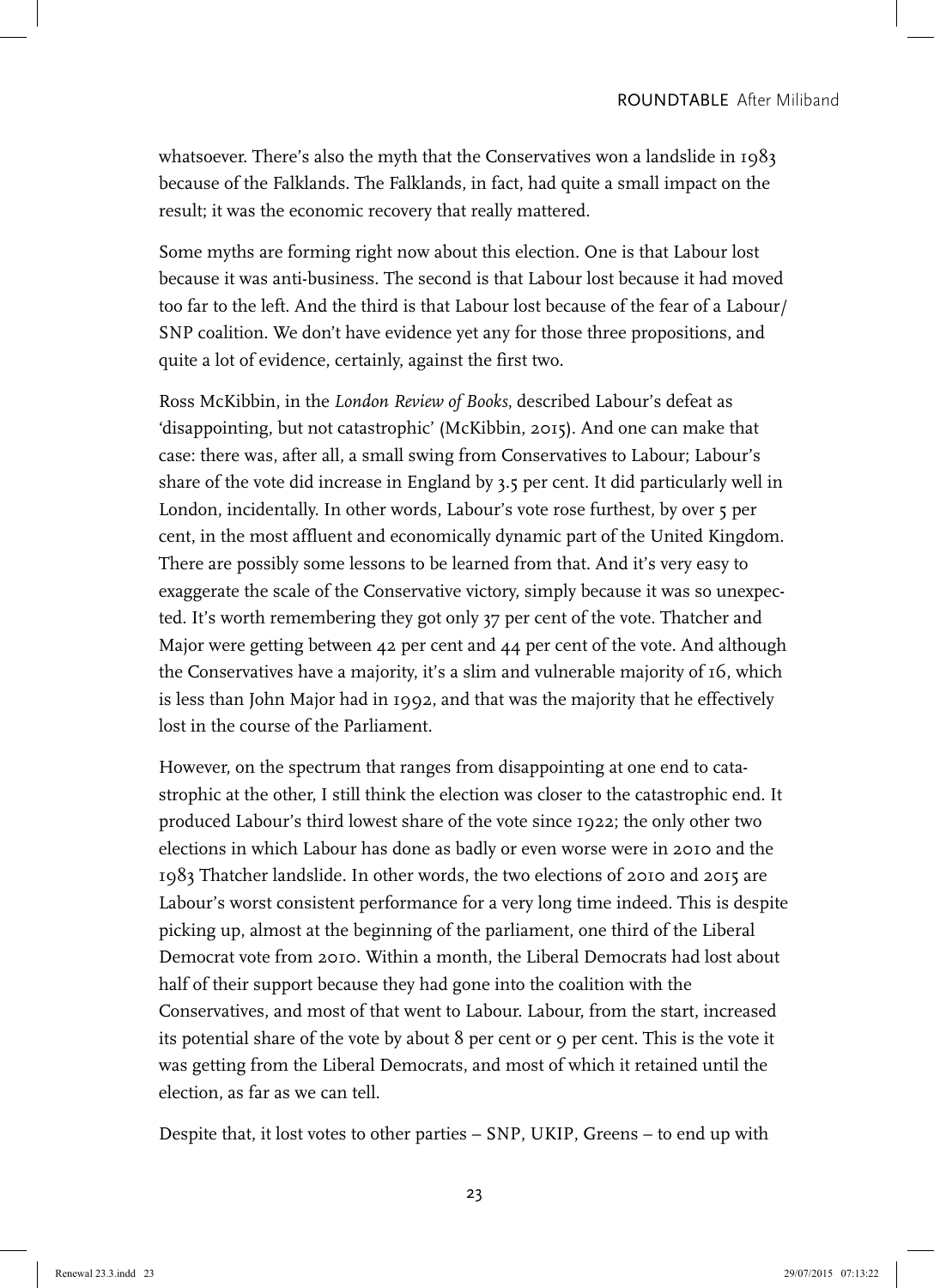only 1.5 per cent more than it had got in the previous election. So there is a very big, and very steep, mountain to climb. If Labour is to win in 2020, it needs 99 gains for an overall majority, which have almost all got to come from the Conservatives in England, unless we believe – and I don't – that Labour has got a good prospect of reversing the SNP hegemony that was established in Scotland at the election.

Labour needs a 9.5 per cent swing to get there. It needs a 12.5 per cent lead to get there. That's not unprecedented – Blair managed that in 1997 – but it's still difficult. And of course, it doesn't take account of constituency boundary changes, which the Conservatives have now got a sufficient majority in the House of Commons to push through. Labour will also have to overcome the quite adverse socio-democratic trends between now and then. There are two that particularly strike me. One is that we continue to be an ageing society. That is not good news for the Labour Party. The older people become, the more likely they are to vote Conservative. And they are also more likely to turn out at election time. The other adverse demographic factor is the probably continued decline in unionised public sector employment, not least because of the government's intention to shrink the size of the state.

Why did Labour do so badly? I like to explain election outcomes as the product of short-term contingent factors and long-term structural forces. By short-term factors, I mean those that are limited to one election, or the preceding two years, that are within a party's control, and are therefore reversible, such as record in government, choice of leader, the dominant policy issues, campaign strategy and operation, and so on. These are distinct from long-term factors, which are generational, in other words, persist over a series of elections, and are rooted in enduring social and political structures, and in a party's historical reputation, its 'brand'.

There are very few iron laws of elections, but the one that comes closest is that, at least in the UK, what counts with most voters is the perceived overall competence of the party to run the economy, and of its leader to be Prime Minister. I know of no exception to the rule that the party that is deemed to be most able to manage the economy wins the election. I cannot find an exception, and polls have been asking this question for 50 years. The only exceptions to the party with the most popular leader winning an election – Wilson/Heath in 1970, Callaghan/Thatcher in 1979 – were occasions on which, although Labour had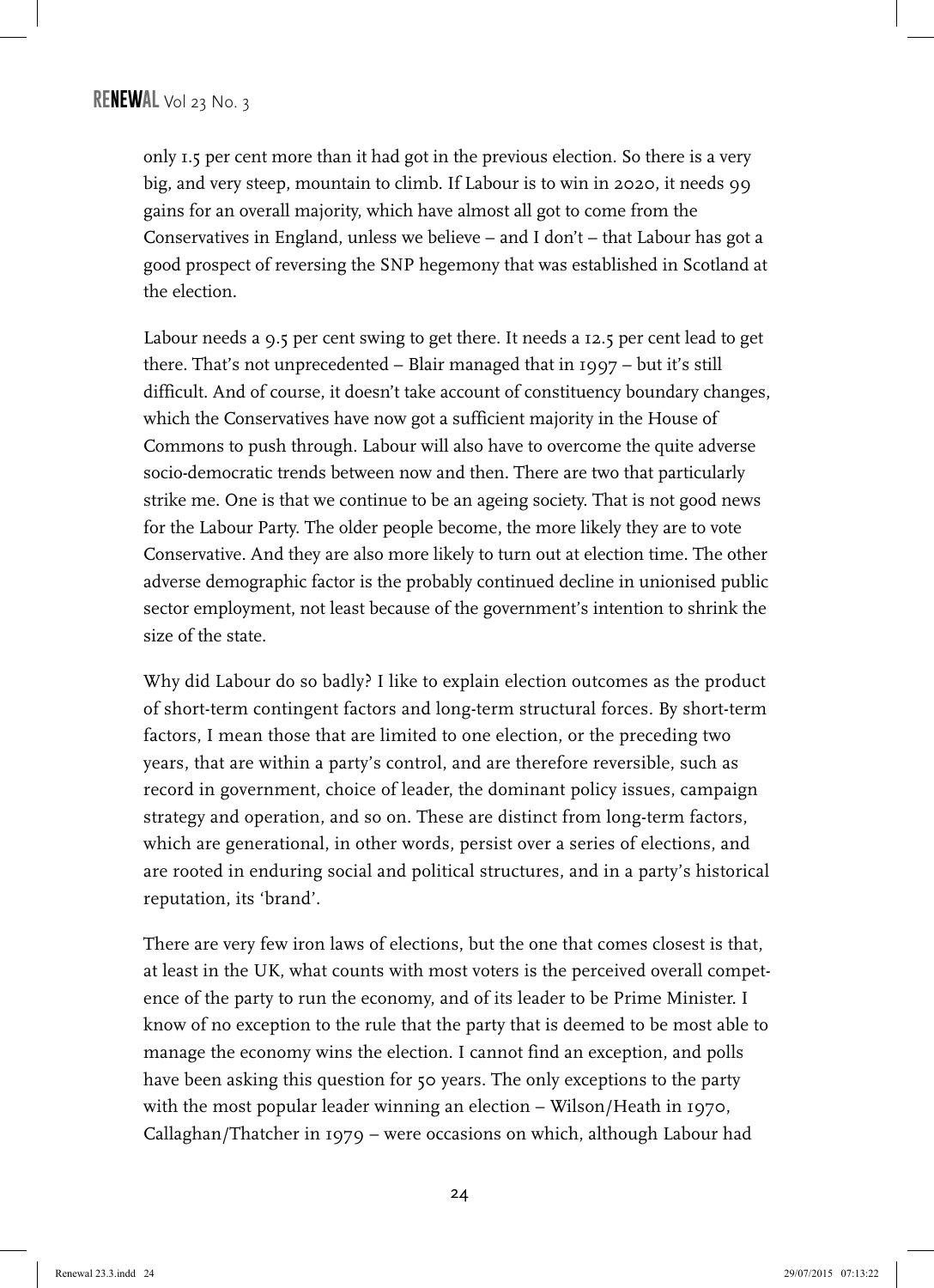the preferred leader, not least because that leader was anyway occupying the office of Prime Minister, they were running a very long way behind on competence. Incidentally, in New Labour's three wins in 1997, 2001 and 2005, they were well ahead on both those questions.

Labour failed to counter the very skilful Conservative narrative immediately after the election, which argued that Labour was responsible for the recession, having spent too much money, therefore austerity measures were necessary, and those austerity measures were the fault of the Labour Party, and not of the government that was now coming in to clear up the mess. The Conservatives' spin on that was successful: at no point in the course of the parliament was Labour regarded as more competent than the Conservatives to run the economy.

Labour never succeeded in demonstrating that it was the recession that produced the deficit, nor in making the case for public investment in infrastructure and other foundations for long-term growth. Why it was left to Martin Wolf in the *Financial Times* and Paul Krugman in the *New York Times* to make this case, why it didn't somehow get translated into a consistent and robust political argument by the Labour Party, I don't know. But I think Ed Balls obviously found it very difficult to do that. What we got instead was a kind of 'austerity-lite': a gentler, kinder austerity policy, and of course that simply appeared to concede the Conservatives' central thesis against the Labour Party.

On Ed Miliband, his poll ratings at their worst were almost as low as Michael Foot's were in the 1980s. They were certainly worse than Kinnock's. It's worth adding that these preceded the relentless personal attacks in the Murdoch press against Miliband. These attacks on Miliband's persona were therefore running with the grain of public opinion, even if they were particularly vicious. Would a different leader have fared better? There is no way of knowing. For what it's worth, I'm not convinced that another leader would have done very differently, certainly not David Miliband. I think it would have been very difficult for any leader to overcome the electoral liability of the brand and its record, or to have stopped the nationalist tsunami in Scotland.

Did Labour position itself wrongly on the central issues? The right-wing media described Labour as 'anti-business', and after the election the old guard of New Labour rushed in to say 'I told you so. Labour should never have lurched to the left.' But the specific, supposedly left-wing, policies that were part of the inequality agenda that Labour put forward were not unpopular. The mansion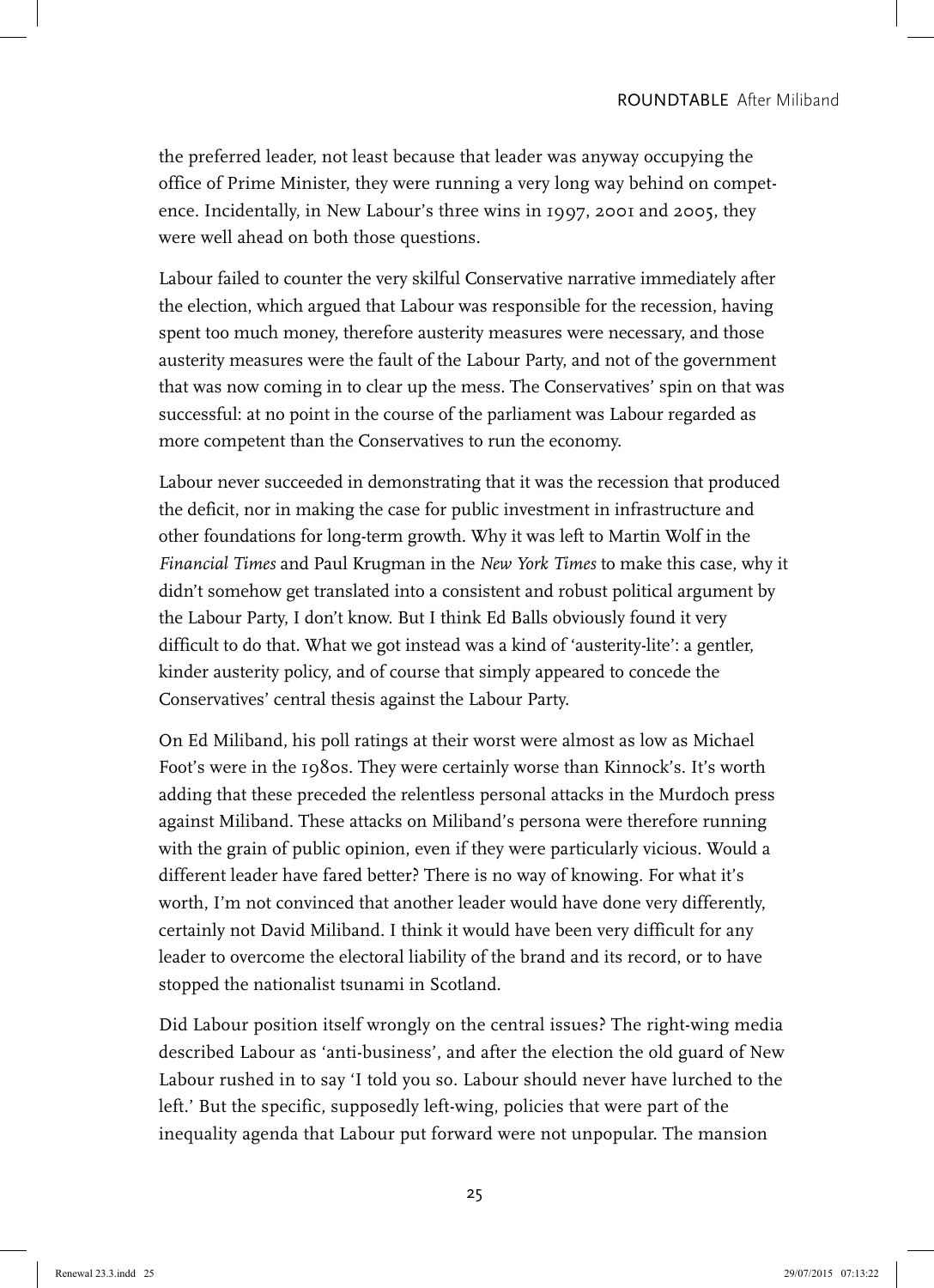tax, the abolition of non-dom tax exemptions, freezing electricity prices, tighter bank regulation, and rent controls were all popular, according to the polls. Labour's mistake was not so much the position it adopted on these issues, but the priority that it gave them. They only mattered to its base, who would have voted Labour anyway. To campaign on inequality rather than growth, is to put most stress on the grievances of the bottom 20 per cent, and on the perceived greed of the top 1 per cent. It doesn't connect to the other 79 per cent, who want to know how they are going to prosper under a Labour rather than a Conservative government.

The 35 per cent strategy of mobilising Labour's traditional base – the working class, public sector professionals, ethnic minorities – with a superior ground operation to that of the other parties was also a mistake. There is some evidence that Labour's ground operation was superior; again, according to the polls, more people claim to have been contacted, in one form or another, by the Labour Party than by other parties. But if the message is wrong, it doesn't help. The other difficulty with the 35 per cent strategy is that some of the core, of course, was crumbling anyway, some of it to the Greens, some of it, in Scotland, to the SNP, and some to UKIP.

Did Labour haemorrhage its traditional working class vote to UKIP, especially in the North? We won't know the precise patterns of shifts from Labour to UKIP in different types of constituencies for some time. But there's little evidence so far that UKIP damaged Labour more than the Conservatives. And I don't think that UKIP constitutes a greater threat to Labour than the Conservatives at the next election, if UKIP continues in its present form. First, the UKIP vote is not a predominantly working class vote. It's a small business vote, a 'poujadist' vote. And there wasn't a greater propensity on the part of the C2DEs to vote UKIP, compared with other social classes. Even if there was a squeeze on UKIP support in the last few days of the election, UKIP still took a larger proportion of votes from those who voted Conservative in 2010 than from those who voted Labour in 2010. There are very few Labour seats in which UKIP came a close second. What UKIP was doing in the North and in the Midlands, where it was getting quite a high vote, was largely supplanting the Conservatives as the anti-Labour Party in relatively safe Labour seats.

Everything I've just mentioned as possible causes of Labour's defeat are reversible. At the next election, it will have a different leader; it will attract less blame, if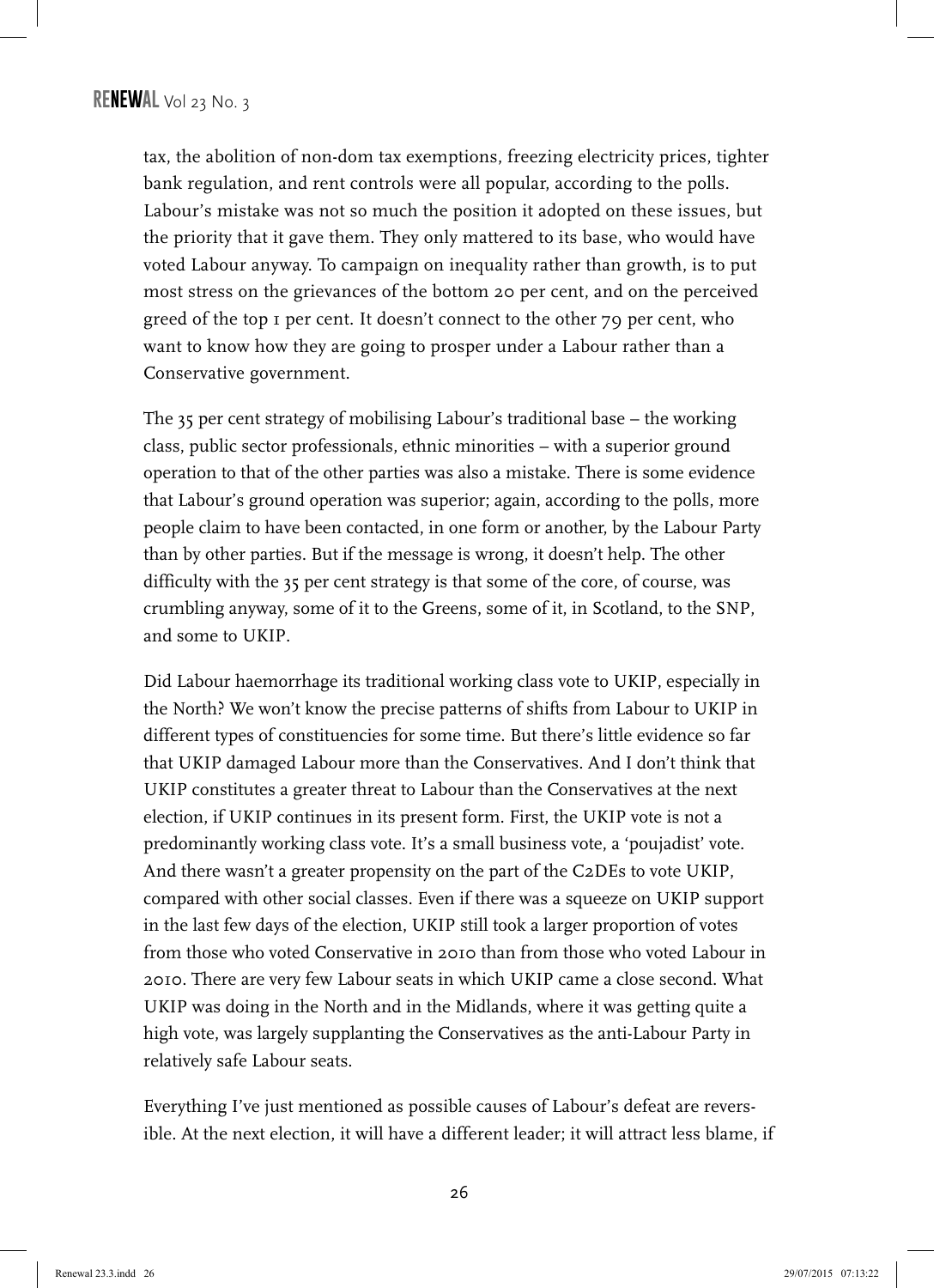any, for the current economic conditions; it can choose to switch from an inequality agenda to a growth and public services agenda; it can exploit the inevitable failures of, and fatigue with, a Conservative government. But what may not be reversible are Labour's mistakes in Scotland, which led to the SNP landslide. The Labour leadership's lack of interest in Scotland; the failure to read the warning signs in the Scottish Parliament elections in 2007 and 2011; the defunct, complacent state of local Labour Parties in Scotland; ineffective opposition to the SNP's record in Scottish government; and the very late intervention of the Labour leadership in the referendum campaign: all of these things were serious mistakes, and helped the SNP to profit from the momentum of the 'Yes' campaign. So what we now have, quite possibly, is a hegemonic party in Scotland, not unlike the Irish nationalists, who won almost all the seats in Ireland in 1885, after the franchise extension in 1884, and who were almost the sole representatives of Ireland until World War I. I find it difficult to see how Labour can recover, certainly in the space of a parliament, from its current position in Scotland.

This makes it more difficult for Labour to win in Westminster, in three ways. The first is that it has got to manage without about 40 to 50 Labour seats in Scotland. It has got to outflank the SNP on the left and it's very difficult to see how they can do that without alienating potential supporters from the rest of the United Kingdom. Labour is also going to remain vulnerable to the charge that they can only form a government by depending on SNP support. That theme, which dominated the last few days of the election, will be repeated at the next election.

Finally, there are long-term structural problems for the Labour Party, arising from globalisation and ethnic heterogeneity. Labour has always been a coalition of Hampstead and Hull; in other words, it has been the progressive middle classes who have dominated the leadership of the Labour Party now for two generations, and the membership of the Labour Party in the country, and that has been combined with a working class electoral base. The liberal agenda – internationalist, pacifist in some cases, libertarian, social Christian – has always been at odds with the nationalism, the authoritarianism, and the social conservatism of quite large segments of the white working class. Immigration, ethnic heterogeneity, and the growth of self-identifying, residentially segregated ethnic minorities, particularly Muslim minorities, have all made that coalition harder to sustain. Those tensions have been exacerbated by a combination of globalisation and recession. The recession may lift, but globalisation won't go away.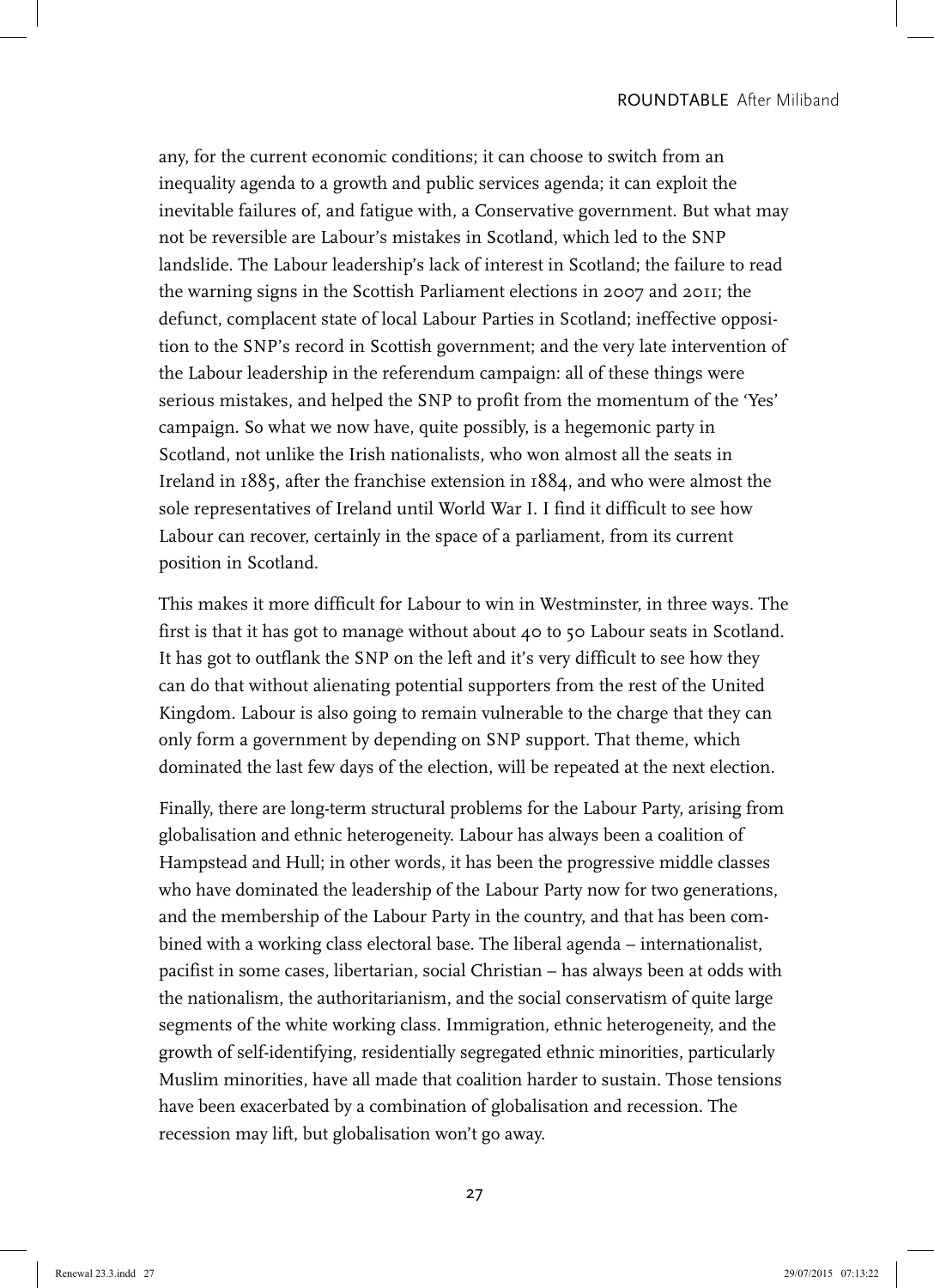The Labour Party imagined, like much of the left, that the global recession of 2008 would be social democracy's historic opportunity. We now know, from election results across most of the Western world affected by the recession, that, with one or two exceptions, the left has generally done badly. The 2008 global recession was a historic moment for nationalism, not for social democracy**.**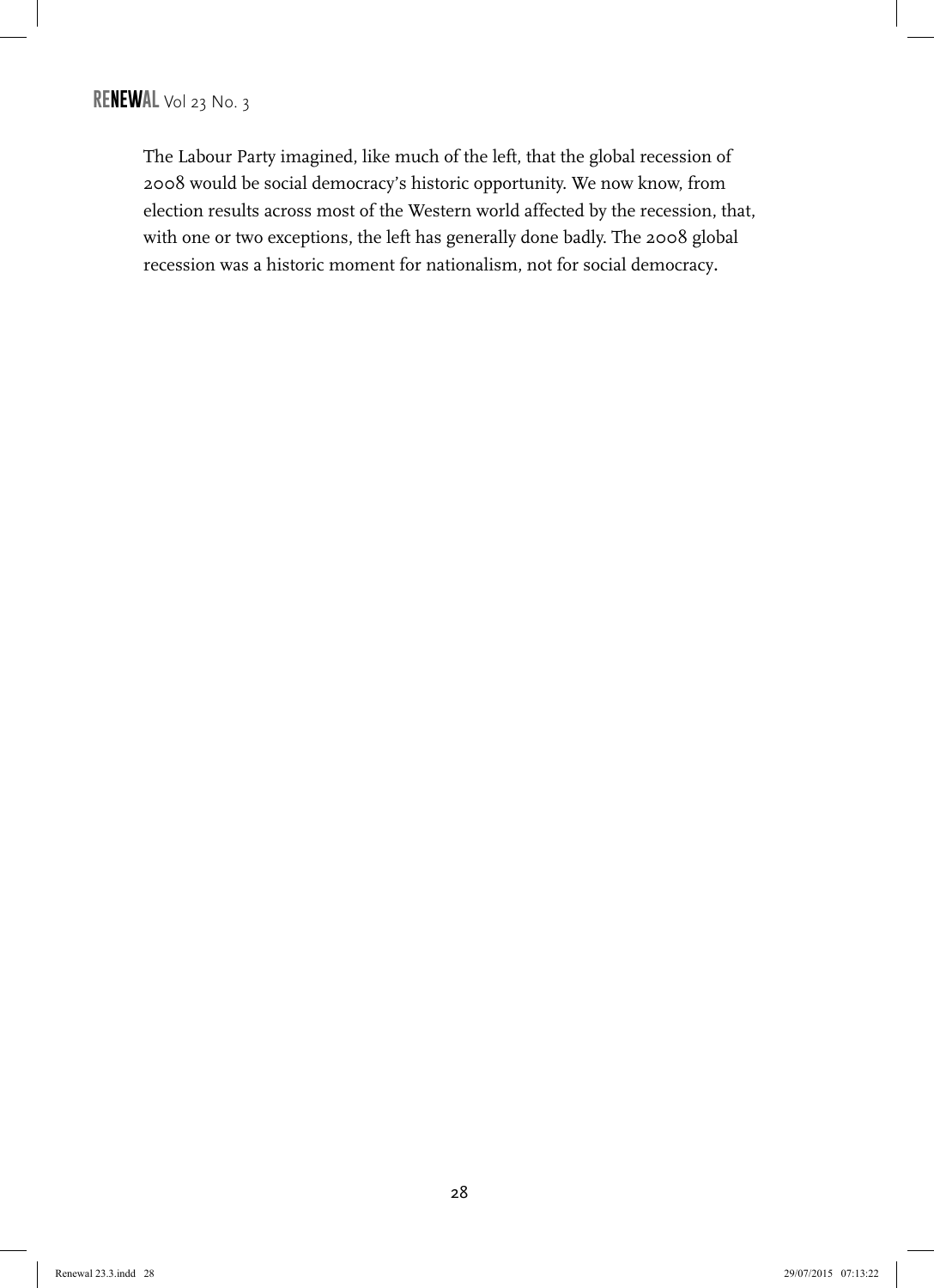### An intense collision with the electorate

Jon Cruddas, Labour MP for Dagenham and Rainham

Someone very close to Ed Miliband once characterised him as 'strategically bold and tactically cautious'. It's worth trying to work out what that actually means in terms of understanding the cross-currents of the last few years, because I've got an awful lot of sympathy with Ed's position, in that he prioritised the search for unity. The search for unity is central because Ed came in with the simple understanding that Labour has only won convincingly three times in its history: 1945, 1964/66, 1997, and each followed 14, 13 and 18 years of opposition respectively. So you can paint a fairly straightforward picture of what's happened over the last hundred-odd years, namely that Labour seldom wins. When it does, apart from the 13 years post-1997, it's only for short periods, and then it consumes itself in internal fighting, tension and ideological fisticuffs. Labour ignores the electorate and, funnily enough, the electorate ignores it and it stays out for ages. Ed's desire was to make a quick comeback, so unity became the organising principle for everything else.

The last Labour government was disfigured by internal gang warfare, drive-by shootings, and all that sort of stuff. We then had a leadership election which pitted not just brother versus brother, but different parts of the electoral college against each other. So to get through this and get back in one term, which is against the whole tenor of Labour history, Ed's priority was to make sure that unity was central, and it was. At the same time, and especially from I would say 2010 through to mid-2012, there was the excavation of some interesting organising and ideological concerns. There was an emphasis on new forms of community organising and mobilisation, away from the traditional, centralising vote-harvesting operation which characterised the Blair and Brown years. There was a lot of innovation in thinking which Ed took the lead on. It seems to me the problem really started mid-2012. George Osborne's often called a 'political genius', which is usually said to covers things like the Northern Powerhouse and his governing of the economy. But his real genius was to manufacture an omni-shambles budget which actually dis-incentivised a lot of the strategic thinking in and around Labour because Labour got a poll lead it hadn't really won.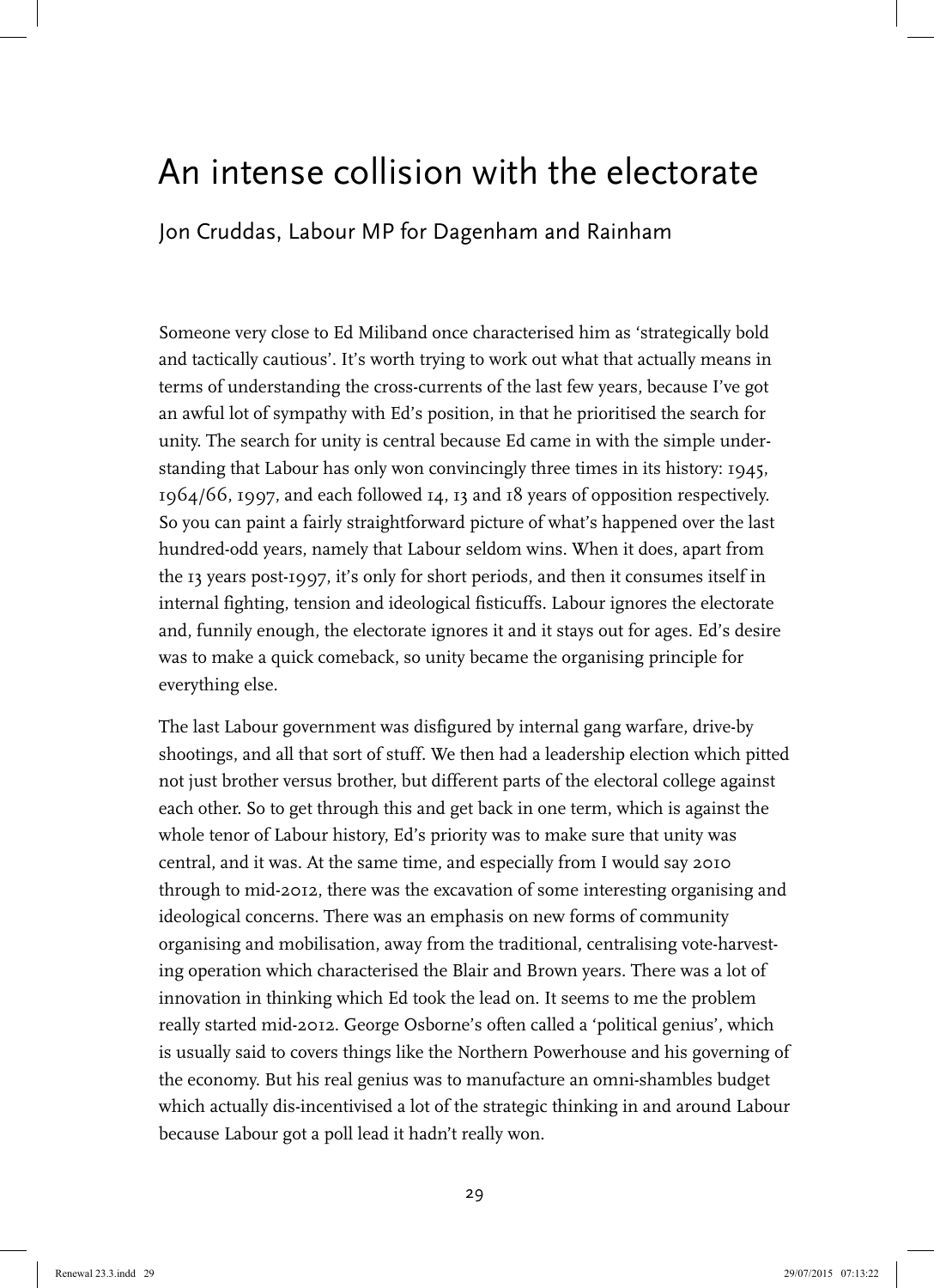The argument went around that you could bank this poll lead, partly because Lib Dem voters were moving away from the Coalition disproportionately towards Labour, and over time UKIP disproportionately broke away from our opponents, so we were on the right side of both of these movements. If you can lock in this poll lead, then less is more. You can get over the line, you can chart a route through to victory, and everything else, all of the heavy lifting, started to be placed in the too difficult box. Labour could apparently win and remain united.

Now, that is a silver bullet that you just cannot ignore as a leader. To say: 'Well, we don't have to do any of this, thank goodness. We could actually win. People keep telling me we can't get under 35 per cent if we carry on with this strategy, so let's embark on it because we're going against our history here to win on these terms without pitching ourselves into internal factional battles. We can get in in one term'.

That was basically the thinking, and there was an awful lot of empirical polling evidence that was put before Ed to suggest that Labour couldn't go below 35 per cent. In shorthand this became known as a '35 per cent strategy'. Others talked about shrinking the offer in terms of policy. It was also described as a 'small target strategy', where less is more. It was borrowed from Labor in Australia, where they assumed that there was an election they couldn't lose so they embarked on collapsing their offer. Labour became a more elusive target by shrinking what you were proposing before the electorate, with the assumption that the calculus said that you could win on these terms.

That basically seems to me to characterise an awful lot of what happened subsequently, and I think there was some merit to that strategy. It all hinged on whether the numbers were right. As we know, instead there was a collision with the electorate and we woke up looking at a country we could barely recognise.

Now, you can talk about 'shy Labour' voters but they're people who didn't vote and it is this we should analyse, rather than reinterpreting the motives of all those people who didn't vote. It seems to me it's just as good to describe them as non-voters, really, and think through what's happened, because arguably we now face the greatest crisis in Labour's history.

How you diagnose that, understand it, and then rebuild is a huge task. We've got five years. The last time round, we embarked on a leadership election immediately, which ran through the summer, allowed our opponents to define the terms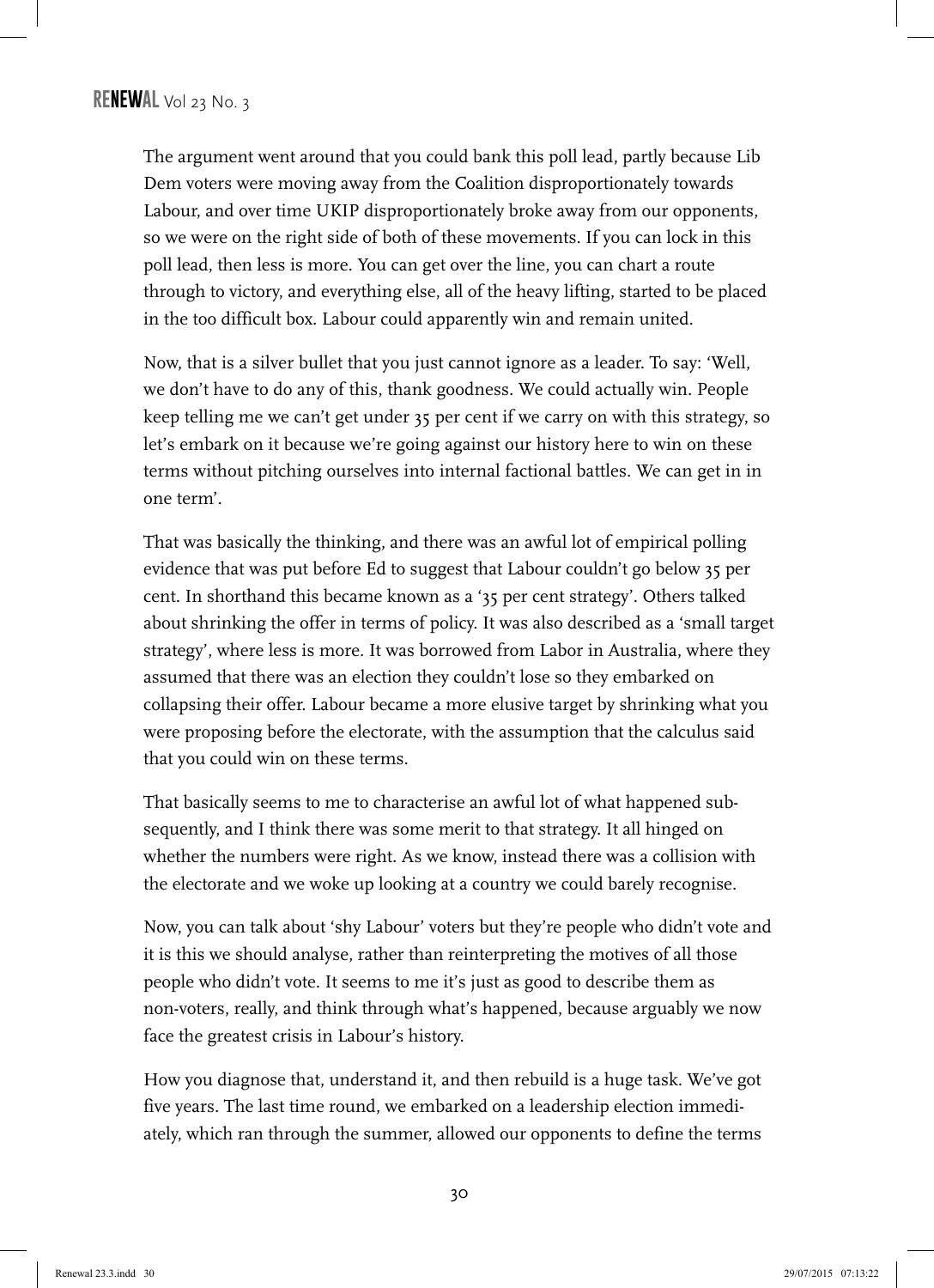of debate that were locked in for the next five years. We're repeating exactly that now. But we should develop a discussion about who and what Labour stands for, and who Labour represents, rather than just going into a conversation about who the leader is.

It seems to me that given Labour has had its most intense collision with the electorate since  $1918 -$  worse than  $1931$ , worse than  $1983$ , worse than  $2010 - it$ is incumbent on us to think through what the character of the party is once again. Just talking about which leader you're going to throw in front of the train is not really a solution. We need a reformation in terms of what the party actually is, one that links into how plural it is; its culture in terms of linking in with broader social movements and other political parties; forms of electoral reform, and so on. We also need to think about the consequences of globalisation, and of Labour having seen it as a benign force, neglecting some of its collateral damage, that people feel lost, or left behind. That was a danger; a sense of us being progressives, who have a tin ear for those who are less 'progressive' in that sense, and have a greater desire for more familiar rootedness, which is caricatured as nostalgia. I think that's a concern in terms of the day-today tempo of the country, of people's concerns about the turbulence in their daily lives, economically and socially.

I have great sympathy for what Ed Miliband was trying to do. I understand totally that search for unity. Arguably, it was at the expense of definition, but I don't think that was his fault. Instead, we might look to those who were counselling him that this was an election that he couldn't really lose, if he played it in a sort of instrumentalised, minimalist way in terms of the policy nuggets that were placed in front of the electorate. Each were, in and of themselves, good policies, but the danger was that they became characterised as a quite soulless, instrumentalised politics of cash transfers at a time when people didn't think there was much money around, as we hadn't done that heavy lifting in terms of re-establishing our economic bona fides – we put that into the too difficult pot after mid-2012.

The drift from the One Nation agenda to the cost of living frame reflected a move away from a bigger, bolder story of national renewal into one of a transactional cost of living policy offer: the retail offer, and that basically shrunk what Labour was trying to do on the assumption that collapsing it was the way to win. It became risk averse, it became quite calculating, and it lost a sense of emotional energy.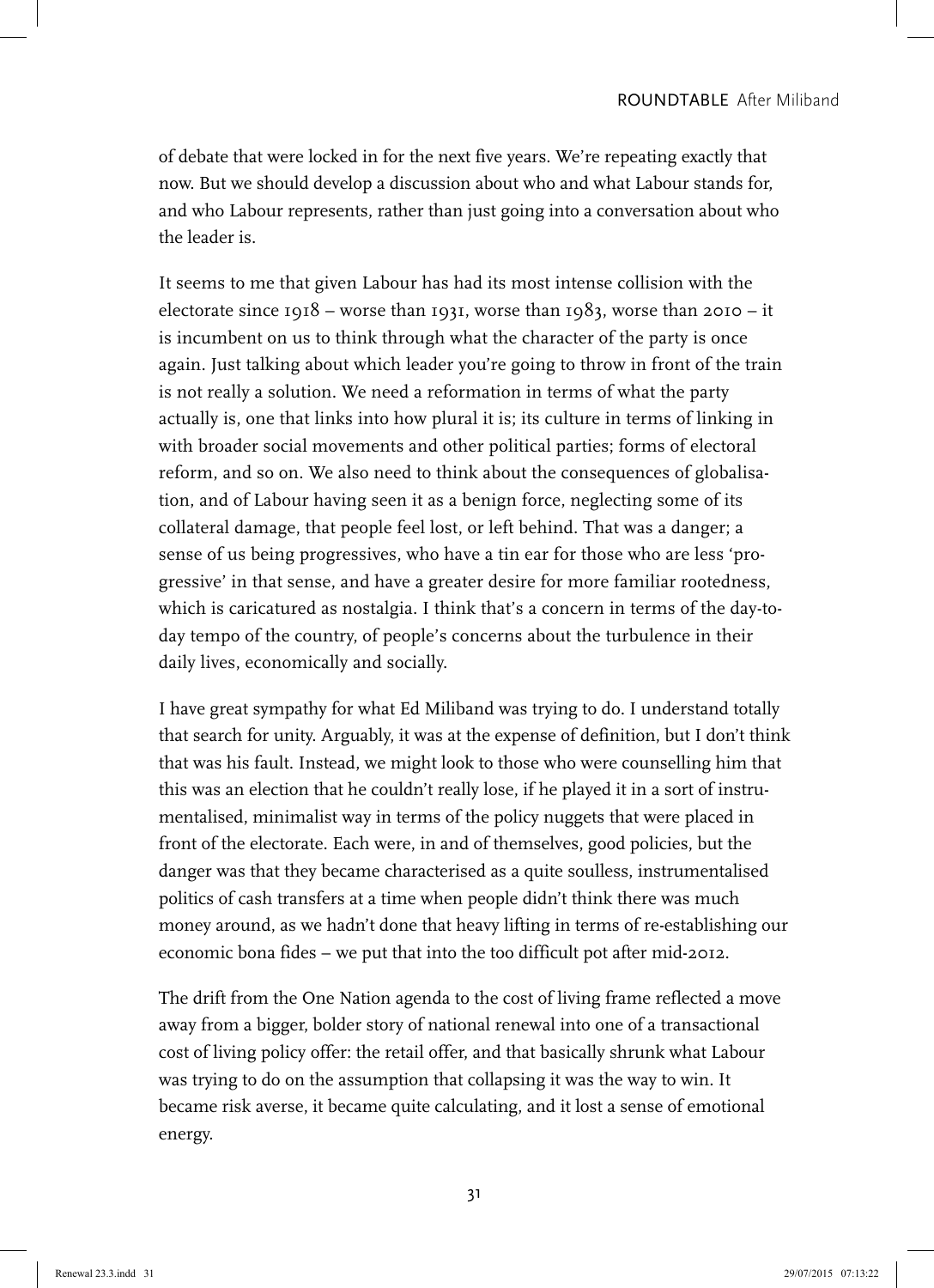While Labour was offering transactional, specific cost of living suggestions, the other parties contested the very notion of nationhood. In Scotland this was an optimistic vision; in England, UKIP plugged into a sense of loss, dispossession and abandonment in England. Or indeed even Cameron, in terms of economic and social change and what the government has done over the last five years. These approaches are always going to trump small-scale policy offers, it seems to me, because you're operating in deeper waters, more visceral politics in terms of connections to people's lives. The danger for Labour was that we were parked elsewhere.

So what should Labour do? Well, if you go back to New Labour, its three component parts were organisational renewal, ideological renewal, and political renewal. Organisational renewal around Clause 4, change to the General Secretary, reforms to candidate selection, and so on. New Labour had an ideological intensity, with 'the third way', and it also had a political intensity in terms of grid management, Cabinet reform, policy renewal. The three constituent elements were bold, dramatic and intense. From 2010-15, we went part of the way in terms of organisational renewal around forms of community organising. Ideologically, we went part of the way around the notion of One Nation, but then we parked it in favour of these instrumentalised distributive concerns. Politically, we didn't do enough in terms of ensuring that Ed had support throughout the parliamentary party that systematically developed and carried discussion of One Nation and its constituent policy illustrations. It's a story of partial reform, but we have to be very generous about what Ed was trying to do because of that consistent search for unity. Everyone thought it could work. We're all in denial about this, but we all looked at those numbers and we all colluded in it.

In the future we clearly have to look at questions of nationhood. We have a Scottish Labour Party in our rules. We have a Welsh Labour Party in our rules, but we have nothing where an English Labour Party could be. A lot of the policy agenda that was developed, before George Osborne sneaked round the back and grabbed some of it, was around economic devolution. And that implies a more federal model of party organisation, linked into those questions of nationhood. That's presumably where we will go with some of our future organisational renewal. Where, to me, the jury is out, is on the more fundamental issues about what the party is really now for. Who does it represent? What is its view of justice? Is it simply a distributional, utilitarian model of money transfers? Is it a rightsbased model of justice? Or is it a deeper question of virtue and the common good?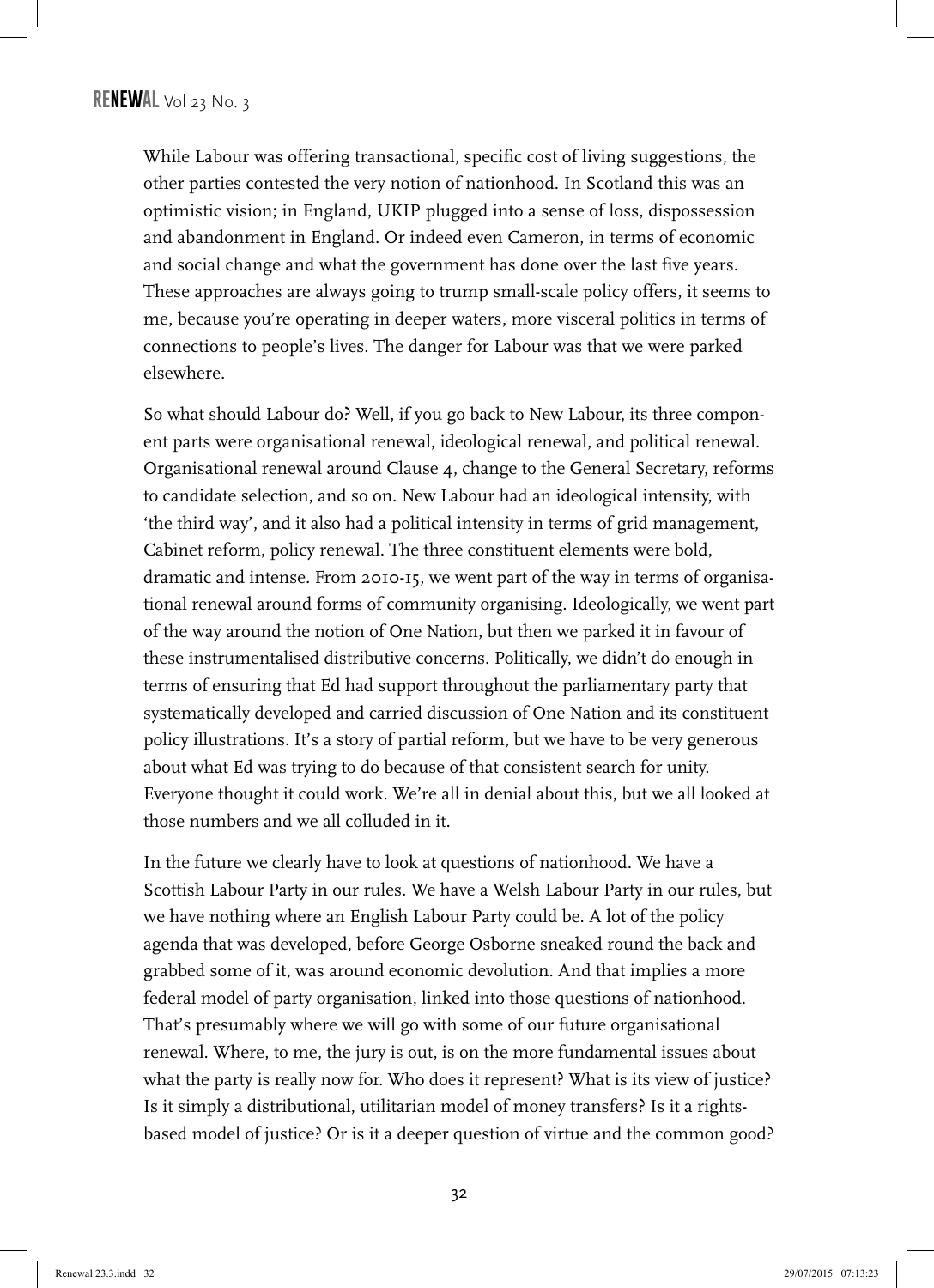We've got to decide what we stand for. Upon that, you then rebuild a policy platform and you renew yourself organisationally. So ideologically, organisationally, and politically, you have to reform and you have to do it pretty quickly because this hasn't necessarily bottomed out yet.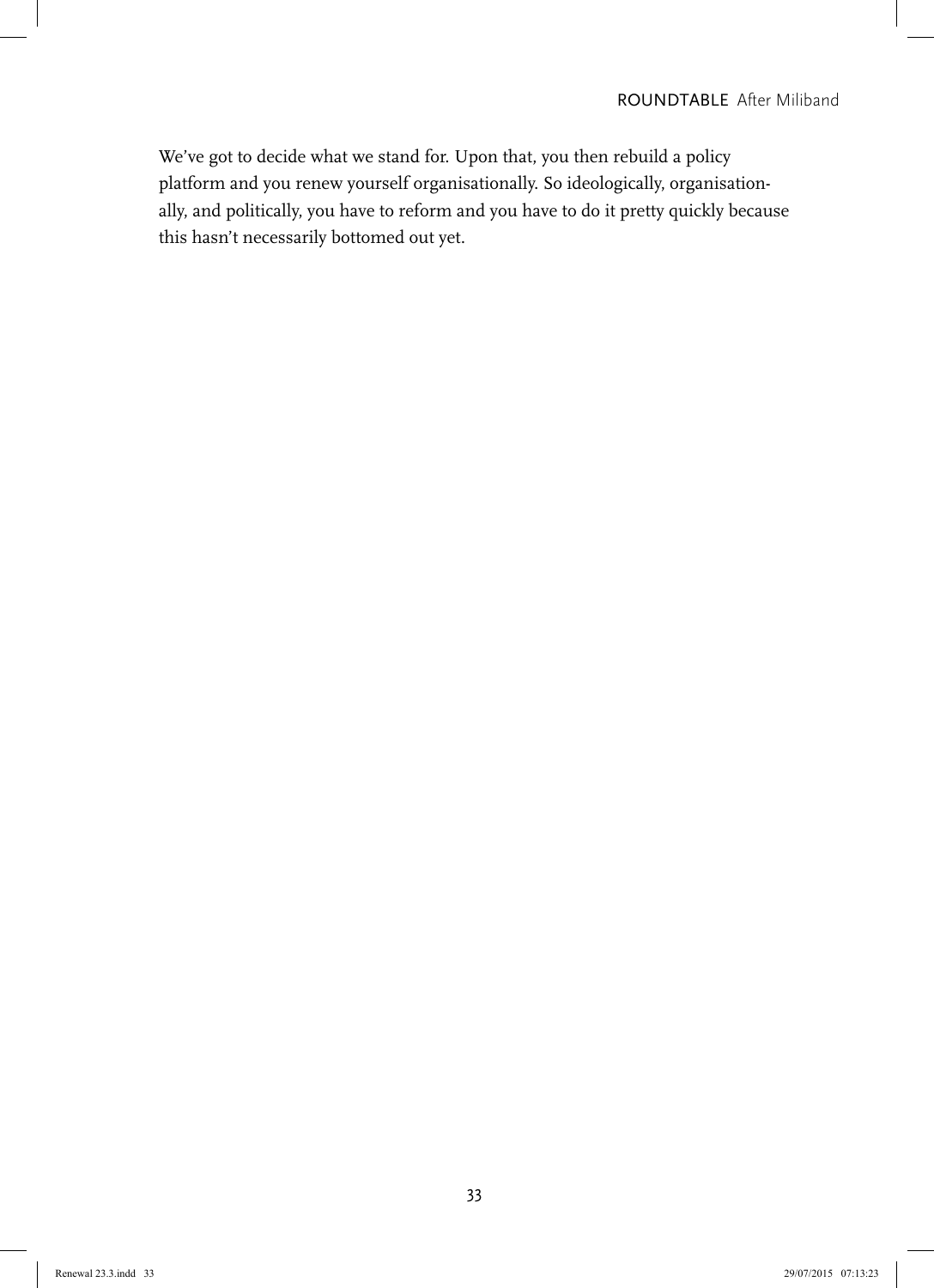# Fundamental questions

Marc Stears, Professor of Political Theory at Oxford University and formerly chief speech-writer for Ed Miliband

If you read the commentary on the election, the questions that are being asked about Labour centre on themes such as: did Labour go too far to the left? Should it come back to the right? Did Labour abandon too much Blair? Did it do too much Brown? Did Labour say too much about spending and borrowing? Or did it not say enough about spending and borrowing? Was Labour insufficiently socially conservative? Is the future modern and cosmopolitan?

Those are the kind of frames that you get both from reading about the leadership debate as it's unfolding, and also from reading some of the better commentary on what happened over the last five years. But I want to argue that, vital though these questions are, there are more fundamental questions to consider too. Questions for Labour's future about what it thinks about the social, economic and political model that currently structures our country.

Core to Ed Miliband's time as Labour leader was one question: does Britain work for working people? The formulation may not be particularly elegant but it does ask us to look at whether the fundamental structures of our economy, the conventions of our society, and the rules that shape our politics actually operate in a way which benefits the vast majority of the people of our country. And then whether a Labour government should be aiming to accept the prevailing order pretty much as it currently exists, trying to operate largely within it, or whether it should be aiming for a more fundamental shift.

The 2015 manifesto provided the answer as far as the Miliband era was concerned. The goal was to do something about the rampant inequality that blocks economic opportunity, subverts our society, and poisons our politics. The method was not simply to continue with the tax and spend transfers that have often characterised Labour in the past, but to achieve some substantial structural change to the economy which could actually have a significant impact on the distribution of wealth and opportunity for the foreseeable future.

So could Labour turn the tide on the inegalitarian distribution of wealth and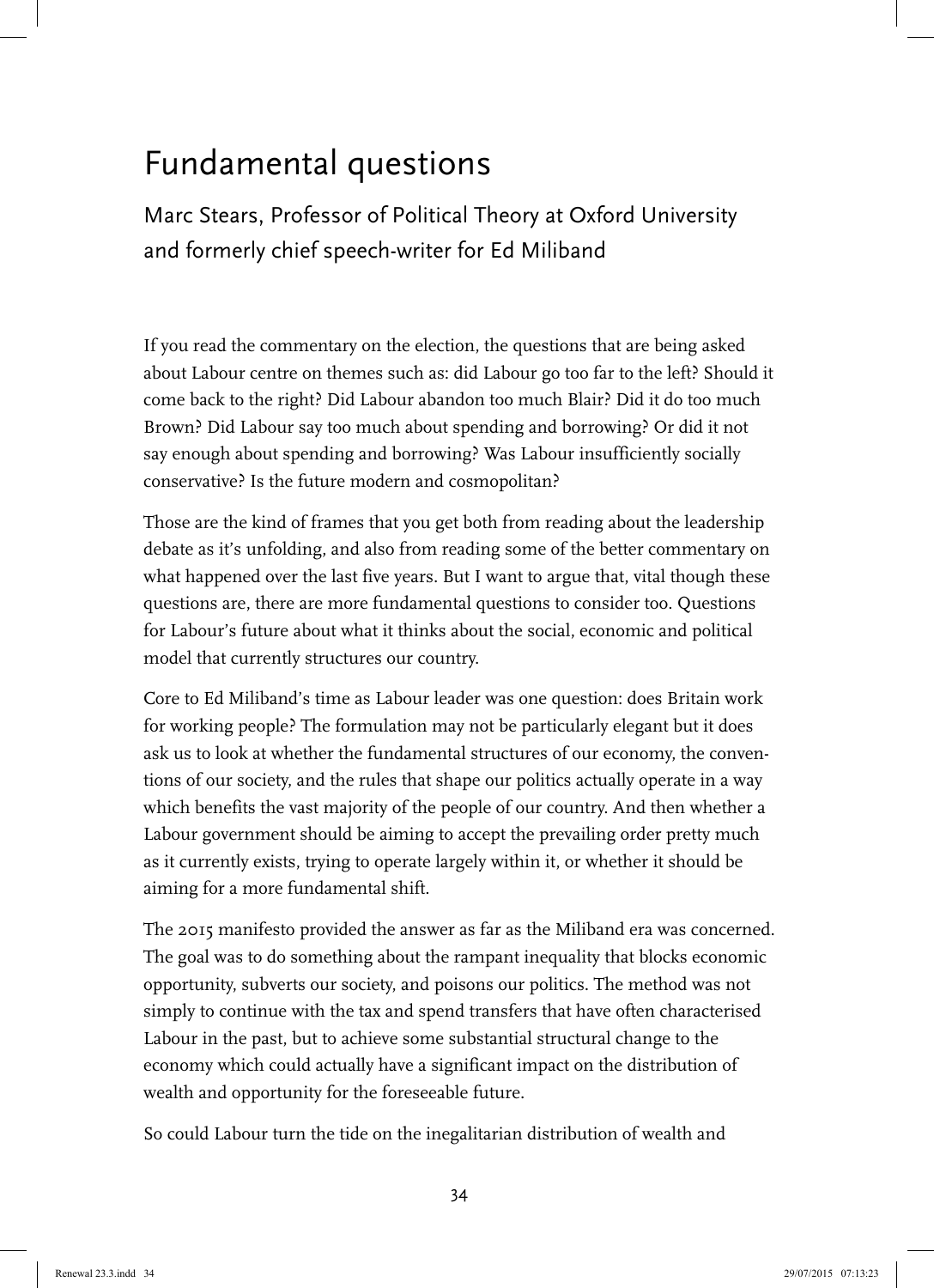opportunity which has grown since the late 1970s? That was the key question that Ed Miliband asked. And he also traced its impact in society and politics. His 2014 Hugo Young Lecture argued that the promotion of greater equality isn't just an economic agenda, it's also a political agenda. It is about the distribution of political power in the United Kingdom. It was about tackling this sense of disenfranchisement that large parts of the population feel. It was about responding to the disempowerment people who receive public services often feel; the disempowerment people who work in public services often feel. And it asked too whether there could be a significant political transformation which would enable people to feel that power was being more equitably distributed as a result of a Labour government.

Ed Miliband believed that these questions could be asked at this moment in politics in a way that they hadn't been for generations. And that was because of the financial crisis. Not, as some have suggested, because he believed that the crisis had shifted public opinion somehow to the left. But rather because it had raised fundamental questions again in a way that hadn't happened for some time. To draw an analogy with the past, this was thought to be a 1975 and not a 1979 moment: the start of a discussion about some significant change to the fabric of our political, social and economic system rather than its conclusion.

Many commentators now believe that this was fundamentally wrong-headed. They contend that you couldn't actually win a general election by calling into question some fairly fundamental features of our social, political and economic order. And it isn't just commentators who are sceptical. Members of the Labour Party, former allies, as well as people who had less time for the Miliband project, often now say that the ambition was too large, too idealistic, to offer as a successful kind of manifesto for government, or a manifesto for an election campaign.

Those doubts occurred at the time too, of course. They were especially vivid in the challenges after Miliband's 2011 conference speech, the speech where he coined the distinction between predators and producers. What Miliband had intended to do with that speech is say there are some fairly fundamental ways in which we structure our economy which are short termist, which don't necessarily have the interests of either workers or consumers at their heart, which have gone too far. It was meant to be saying, 'there are some important things which are not going right here. Perhaps we can rebalance the way our economy works with some institutional and structural changes'. The idea was to say it's not just the bottom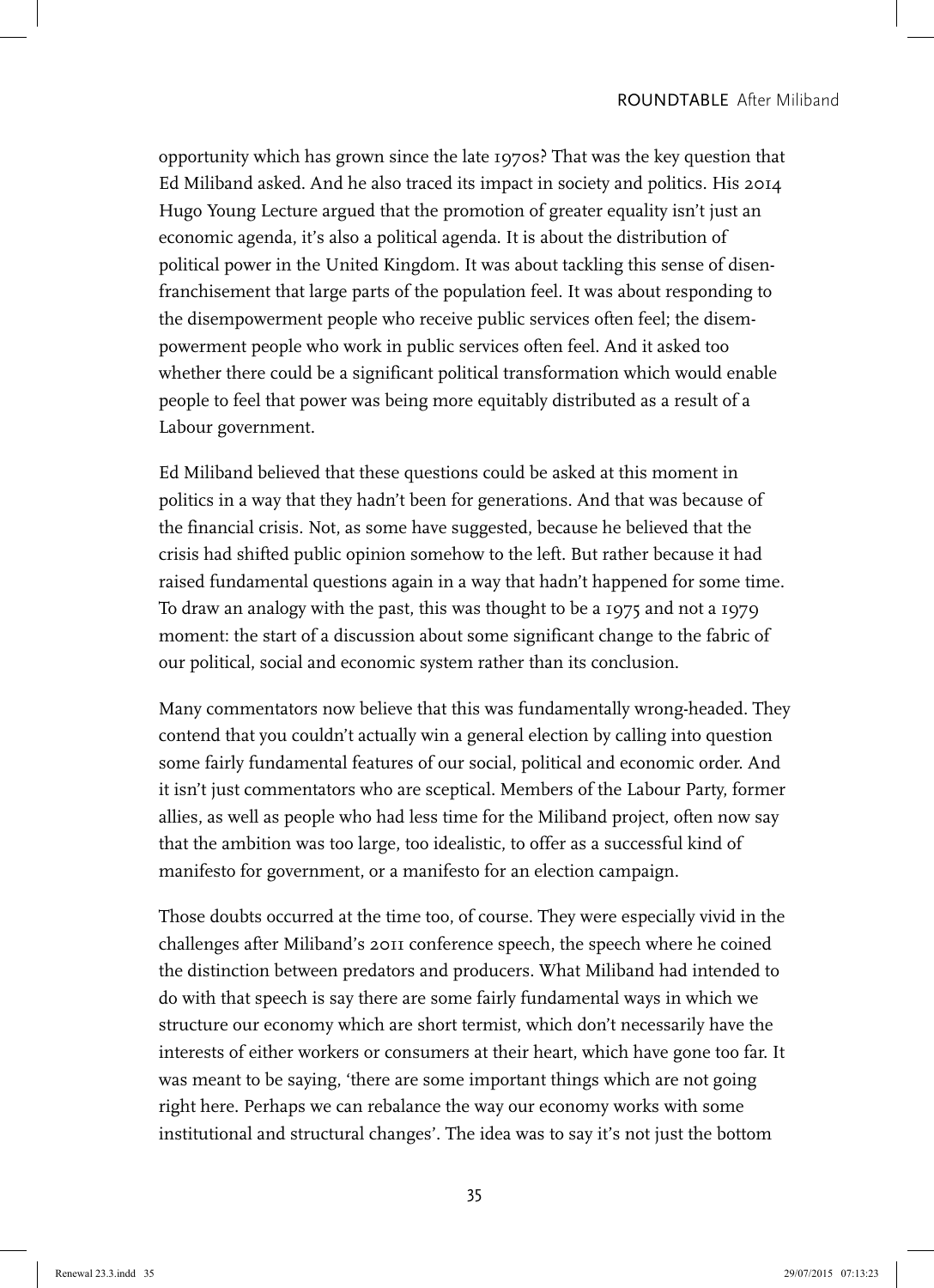20 per cent of the population that suffer any more. It's 60 per cent or 70 per cent of the population who now feel insecure in their work, feel their public services are in decline, who feel as if they can't get their aged parents into a decent quality care home. Who feel that there's essentially a fly-by-night culture in large parts of the British economy and that has to be put right.

The energy price freeze announced two years after the 2011 conference speech was the policy response to that feeling that everybody, not just the poor, were at risk of being ripped off by energy companies who could run things their own way. It wasn't just meant to be a short-term price freeze. It was meant to be a restructuring of the way the energy market worked to break it up and increase small scale competition, open the doors to community energy providers of the sort that they have in Germany, and therefore to change the way that people interact with that part of the economic machine.

If that was the ambition, was it the right one? Is it ever plausible, sensible, and desirable to run an election campaign on the offer of large-scale structural change to the economy, to our politics and to our society, on the understanding that the public have now grown tired of the order which has been established since the mid-1970s onwards?

Now, obviously most people think on the back of the election result that the answer is clear. So when people say Ed was anti-business or anti-aspiration, what they really mean is that he was calling into question things which really shouldn't be called into question or which the public don't want to be called into question. But is it as simple as that?

In my view there is still something salvageable from the idea that Labour can offer an electorally successful manifesto grounded on a significant reform agenda and that the fundamental critique of inequality that Ed Miliband posed was, and remains, the right one. But were Labour to advance such an agenda again, it would have to confront four very important challenges.

First, it must confront an organisational challenge. Put most crudely, our electoral organisation could not deliver what it claimed it could deliver. Our polling data was wrong. Our relationship with the public was far more fragile than we imagined. Labour was apparently having six million conversations by the end of the election, but we either had people telling us one thing and doing another or something else was seriously awry. The fundamental question of how can the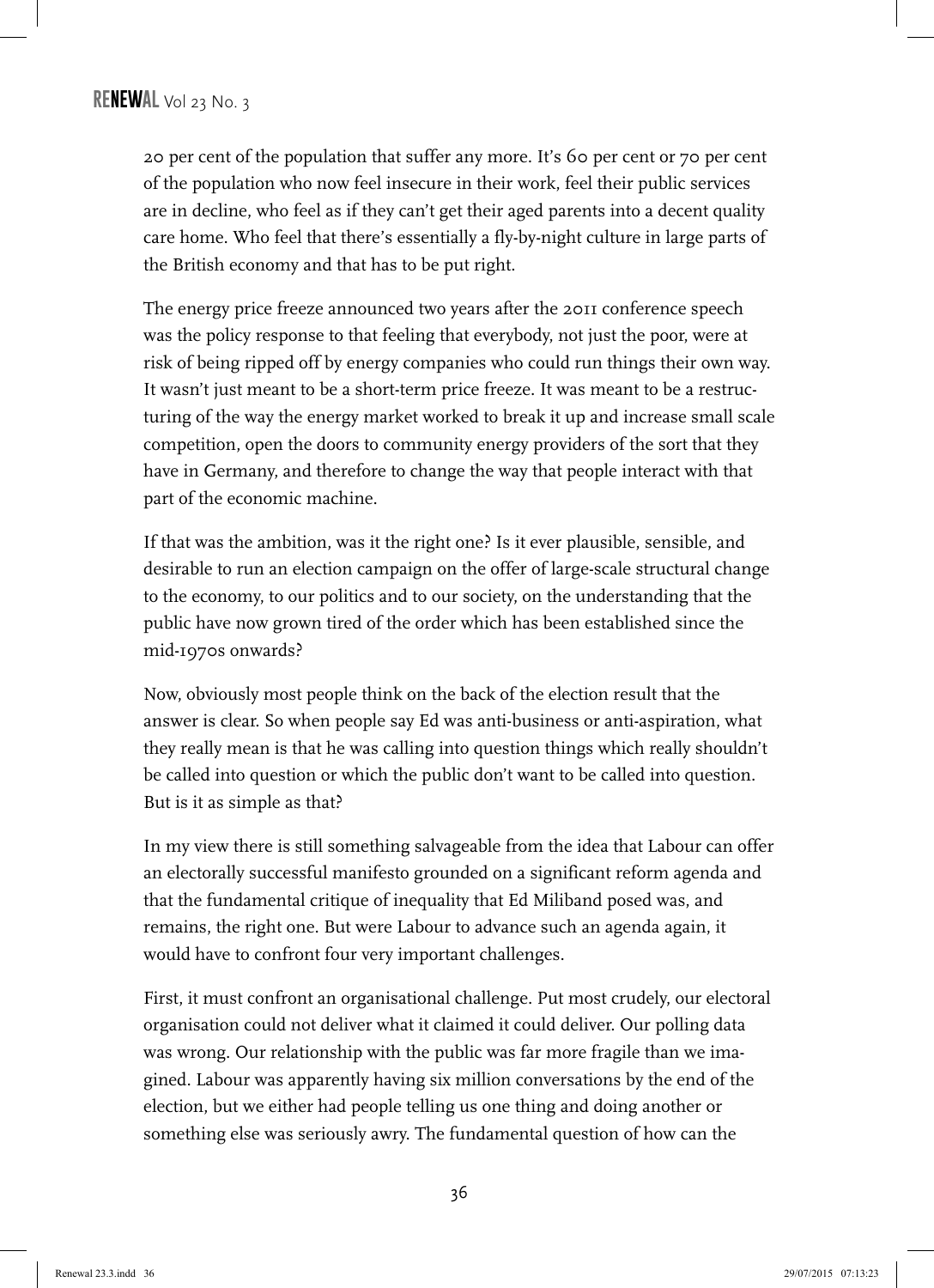party better understand and relate to the electorate needs to be addressed before anything else.

The second challenge concerns language. Ed Miliband and his team never settled on a single way to describe the historic break that we were aiming at. An understandable unwillingness to criticise the party's own past meant that it was very difficult for Ed to break out of it and describe the different future he saw for the country. Trying to describe a new direction at the same time as seeming unwilling to distance itself from the past is an extraordinarily difficult act.

The third challenge is statecraft. The 2015 manifesto intended to offer an account of how you could secure better public services in a time of no money. The answer to that relates to providing public services in radically new and different ways. But that part of the agenda was, I think it's fair to say, relatively under-developed and so Labour didn't have a full account of how you can be both fiscally prudent and generous with people's public services. Labour's success in the core cities suggests that localism is part of the answer to that and we didn't go far enough in developing a distinctive account of how devolution could work.

The fourth challenge is about business. Under Miliband, Labour aimed both to challenge markets that didn't work, at the same time as to praise the businesses and markets which do. The much-maligned 2011 conference speech actually struck a balance between both criticising predators and praising producers. It wasn't just an agenda about saying predatory capitalism is bad. It was meant to also say productive capitalism is the source of our future. But again more could clearly have been done here. The answer to the question of what does a productive, generous-spirited British capitalism look like, remained unclear to too many people by 7 May 2015.

 So these are my four challenges. If we can meet them, I believe, then we can actually keep the optimism, the ambition for large-scale transformation, that was the core part of Ed Miliband's long-term agenda. But none of them should be under-estimated.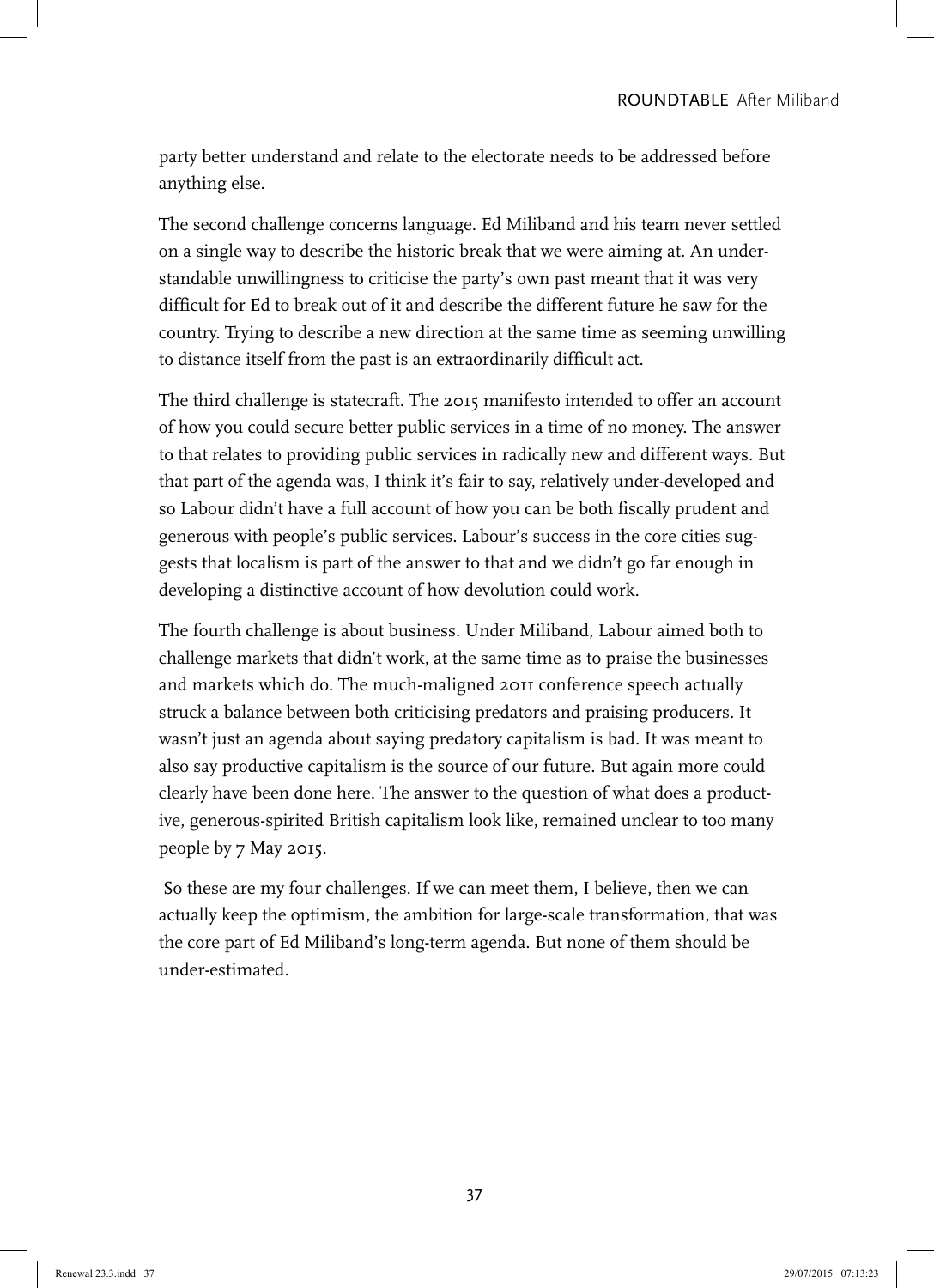## Ed Miliband and the end of neo-liberalism

Gregg McClymont, formerly Labour MP for Cumbernauld, Kilsyth and Kirkintilloch East, 2010-15

An absence of economic credibility; unpopular leadership; fear of the SNP; these explanations have so far dominated discussion of Labour's defeat. Less commented upon but equally important is the longer run decline, political and intellectual, of social democracy across Europe. Social democratic parties continue to retreat. The financial crisis has not, as Ed Miliband expected, weakened the political right. In many countries, including the UK, it appears to have strengthened their grip. The defeat of Denmark's social democratic government, on the heels of Labour's defeat, merely confirms, if any further evidence was needed, that the 2008 financial crisis has not arrested centre-left decline.

As such, Ed Miliband was proven wrong. His preternatural confidence that Labour would win the election (maintained until the very moment of the exit poll) was the product of a wider assessment – or big bet – on the return of Western social democracy from its 40 years of slumber. Miliband assumed that the 2008 financial crash and its aftermath represented a social democratic opportunity – the neo-liberal era was over, or at least it was acutely vulnerable to counter attack in the midst of a mass failure of the private sector. Succour was taken from the respective victories of Obama, Hollande and de Blasio. Politics and economics were moving leftwards in a backlash against financial capitalism and the (related) growth of inequality.

This was the premise of his political strategy. Electoral politics was a battle of ideas and the intellectual advantage lay with social democrats for the first time since the 1970s. The rules of the game as it had been played since Thatcherism were being torn up. As such, economic 'competence' and strong 'leadership', at least as understood by the Coalition and by lobby journalists, were subordinate. (Thus for example Ed's reluctance until it was too late to tell the British people a story about his own personality and character, allowing his opponents to define him on the most unfavourable terms). What mattered was developing a new political economy which would refashion capitalism in a direction compatible with equality and fairness.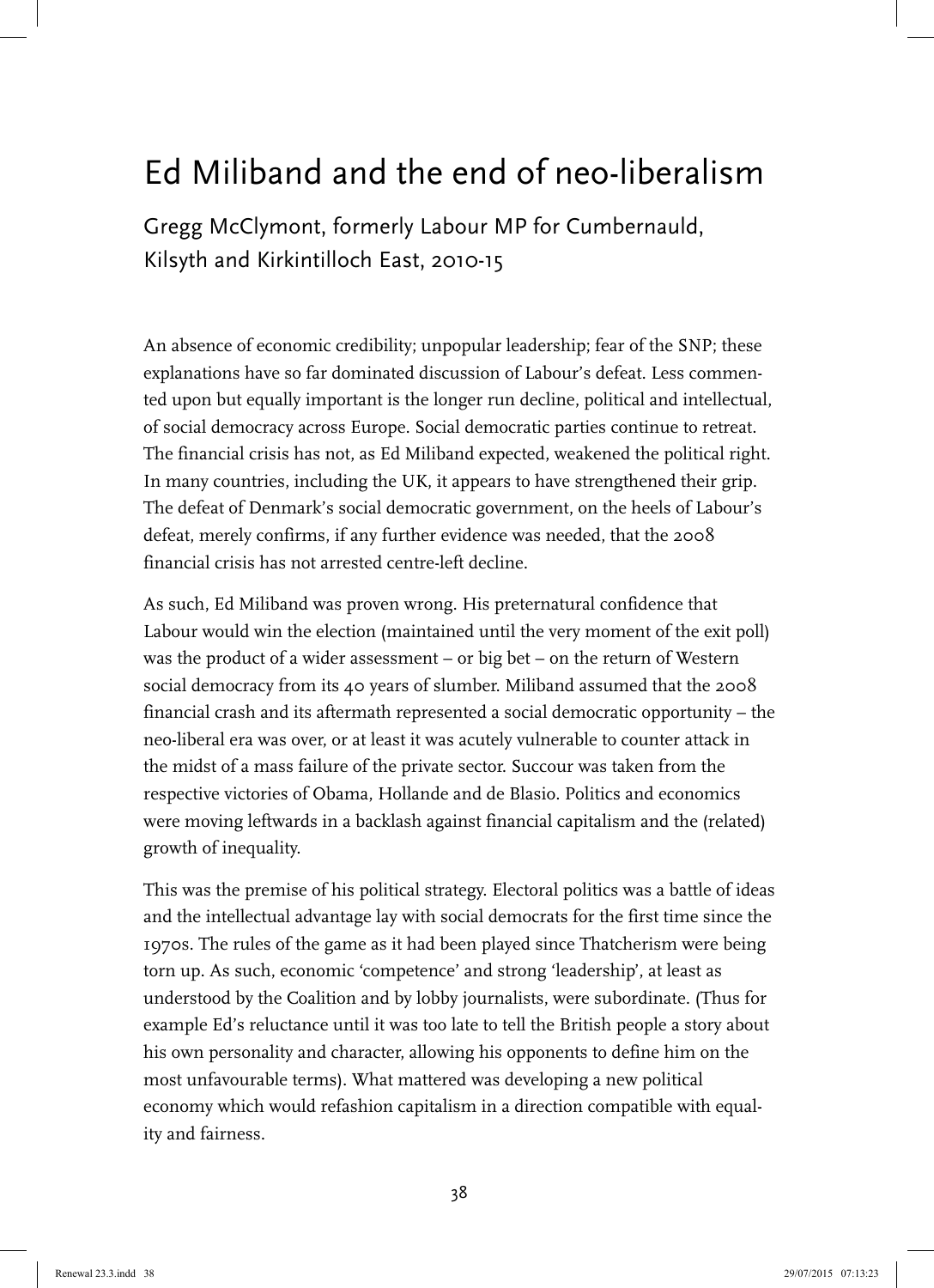It never materialised. There was no big ticket growth strategy. No explanation of how a more sustainable, more equal UK would make its way and pay its way in the world. The manifesto was telling – a series of micro-retail policy offers which, whatever their individual merits, did not hang together as a cross-sectoral growth story. It's in this context that Labour's reputation as 'anti-business' is best understood. For most swing voters paying attention to politics infrequently, what they picked up from snatches heard on TV or radio news bulletins was Ed Miliband's criticism of the bad behaviour of various economic actors (banks, chief executives, government) unleavened by a positive account of Labour's vision of a different economy and society.

The gap between critique and solution is often wide in politics, as in life – but it was rarely wider than in Ed Miliband's hands. The existing way of doing things was fundamentally wrong, the subject of repeated criticism, and must change; but the nature of that overwhelming change remained fuzzy at best – to many Labour MPs as much as the voters.

The question is why. I can think of three possible explanations. The first is that Ed's premise was plain wrong. Neo-liberalism was neither at an end nor was it fatally weakened. Its assumptions actually structure everyday life in a fashion which is properly described as 'hegemonic', suffusing economy, politics, and society as a form of common sense. (Take for example the professions. Before neo-liberalism a profession was defined by the autonomy which its members enjoyed. Professionals possessed through training and culture the abilities necessary to conduct his or her business in a manner consonant with the needs of individual clients and society as a whole. The state's role was confined to policing illegality. Now it would be considered extraordinary if the everyday bureaucracy which counts, measures, and administers professions like teaching, medicine, academia, and the law, was withdrawn). Furthermore, even where neo-liberalism is contested, the costs (at least in the short-term) of ending its stranglehold are significant – a product of financial capitalism's deep integration into the UK economic system. On this account, Ed was on a loser from the beginning. The intellectual, political, and social shift leftwards he identified in the 2008 financial crisis was wishful thinking. It had after all taken an event of the magnitude of the Second World War to shift the political climate leftward in a comparable fashion.

The second possible answer is that Ed bit off more than he could chew. The premise wasn't necessarily wrong, just over-ambitious. An encompassing critique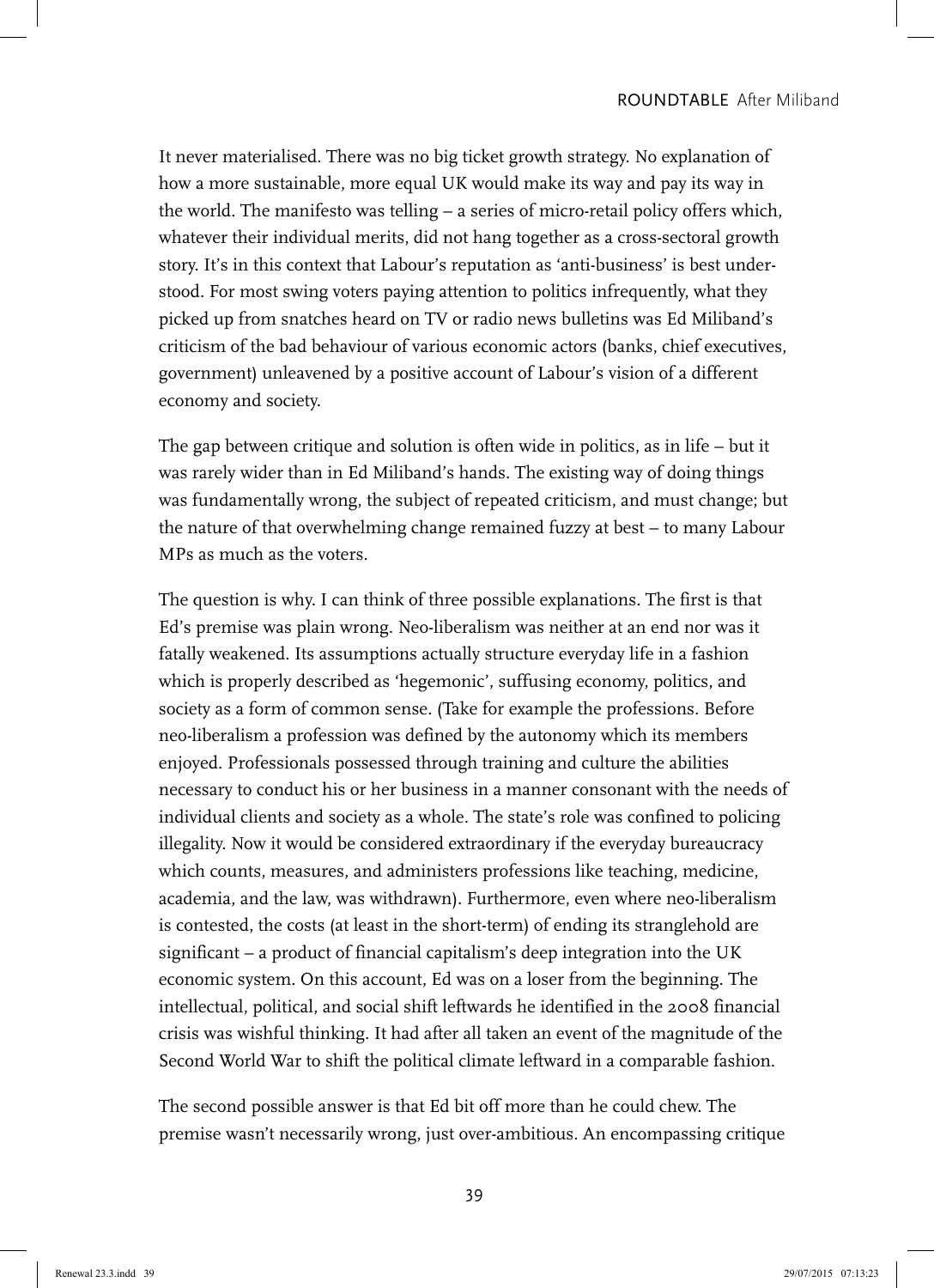of British political economy demands an equally encompassing alternative. But the Labour Party in opposition lacks access to the expertise necessary to develop a substantial alternative political economy. The problem is partly temporal – such a project demands an internal commitment to long-term policy development at odds with the 24-hour rhythms of contemporary politics – but is mostly resources. Labour does not possess the necessary technical knowledge (for example of financial markets) in-house and has neither the money to buy it in, nor sufficient allies in the City who will provide that expertise on a pro bono basis. These overwhelming obstacles remind me of Ross McKibbin's (1975) famous argument regarding the 1929-31 Government: prevailing structures of power, resources and knowledge inhibited Labour from pursuing unorthodox responses, contra the City, to a major financial crisis.

The third answer is that Ed's premise was right as far as it went, but that political economy is not enough. Cultural and identity politics are important too. Miliband flirted with Blue Labour and took cognisance in particular of the immigration issue, but in the end retreated from a substantial engagement with the issues of culture and identity shaping voters' behaviour. One might call this the 'Ed should have listened more to Jon (Cruddas)' argument, while acknowledging that cultural and identity politics are a minefield for a social democratic party that to form a winning coalition needs support across the nations (England, Scotland and Wales), across classes, and across ethnic groupings. In the past, the heavy lifting in this context was done not by Labour itself but by material conditions: from shared experiences at work (large-scale manufacturing) and at home (council housing) emerged the common working class culture on which the Labour Party's strength as a movement was built. These conditions no longer exist. The absence of a culture shared by Labour and the voters it needs to win elections is an enormous handicap for the party.

40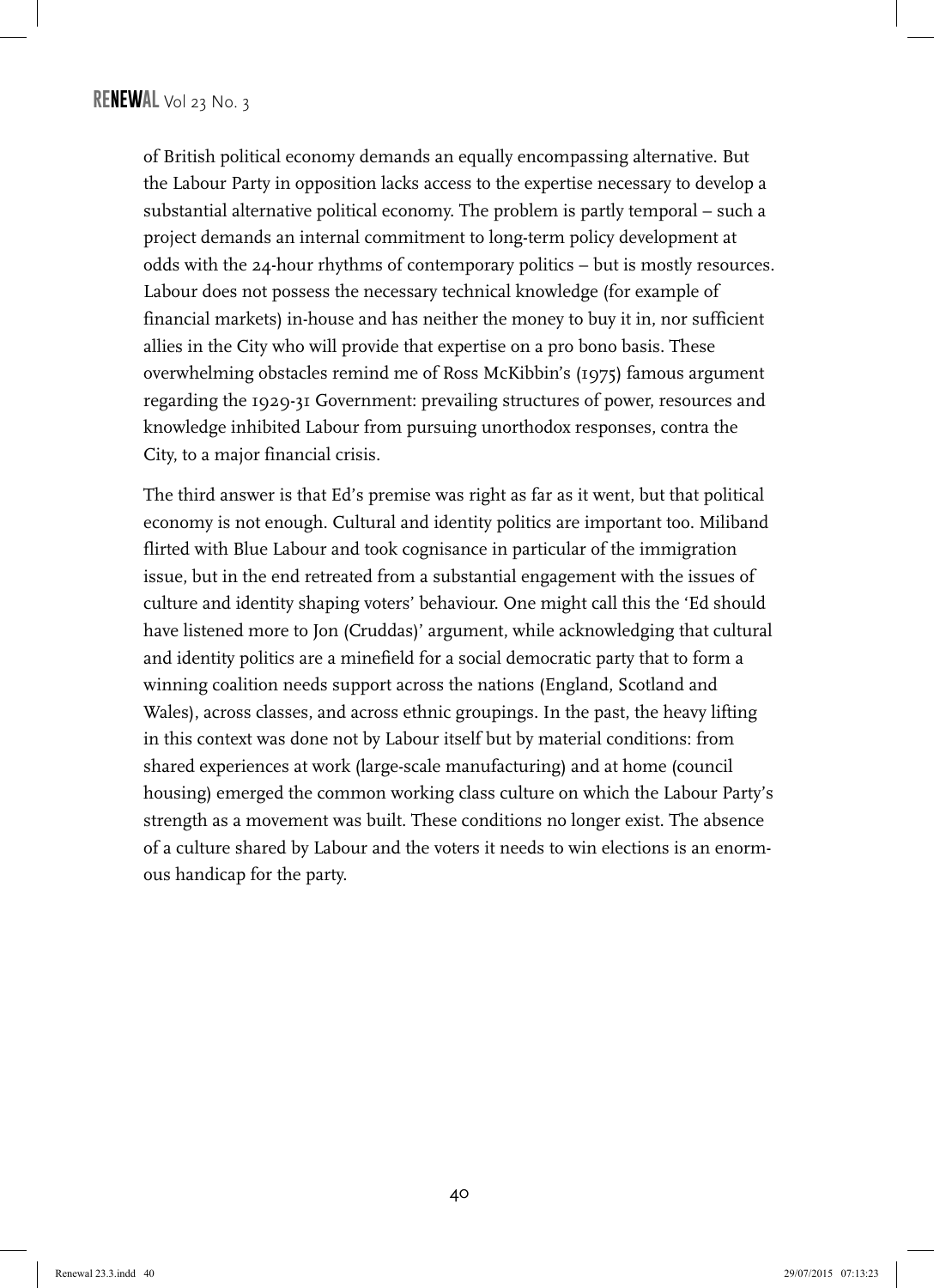# The spirit of '97

Emily Robinson, Lecturer in Politics at Sussex University

I want to think a little bit about some of the conversations that have been going on over the past five years in the Labour Party. Before we embark once again on the process of electing a new leader and attempting to reconnect with voters, I think it's worth considering why the ideas put forward last time didn't quite take hold in the way that people thought they might.

The current debate over the leadership sounds very similar to 2010. We have the same arguments about the need to capture 'aspiration'; about whether Labour was too left, or not left enough; whether it needs to distance itself from the past and apologise for mistakes, or to defend its record and attempt to correct misperceptions. We also hear about the need to tell stories, construct narratives, and so on, which was also present immediately after 2010.

Of course, much of this boils down to the party's relationship with New Labour. I don't need to rehearse the binary and unhelpful nature of all this. But I do think that the temporal aspects of it are interesting. Because New Labour positioned itself as a party of change, in many ways going back is seen as the modernising thing to do. But of course the types of 'change' that New Labour became associated with are part of the problem.

This is why we saw various attempts to argue for some form of left conservation over the past five years; whether that was Blue Labour or the 'radical conservatism' associated with One Nation Labour, the idea was that Labour has always been the party of defending ways of life in the face of the constant imperative to change. And this is the antithesis of New Labour, for whom change was good in itself.

But one of the most interesting aspects of this was that many of the same people who were making these arguments were also talking about the need to go back to the original inspirations of New Labour – the early radicalism, idealism and optimism – the influence of guild socialism, the New Left and the co-operative movement, even (by some accounts) anarcho-syndicalism. This wasn't about resisting change, then, but about seizing it and taking it in a different direction.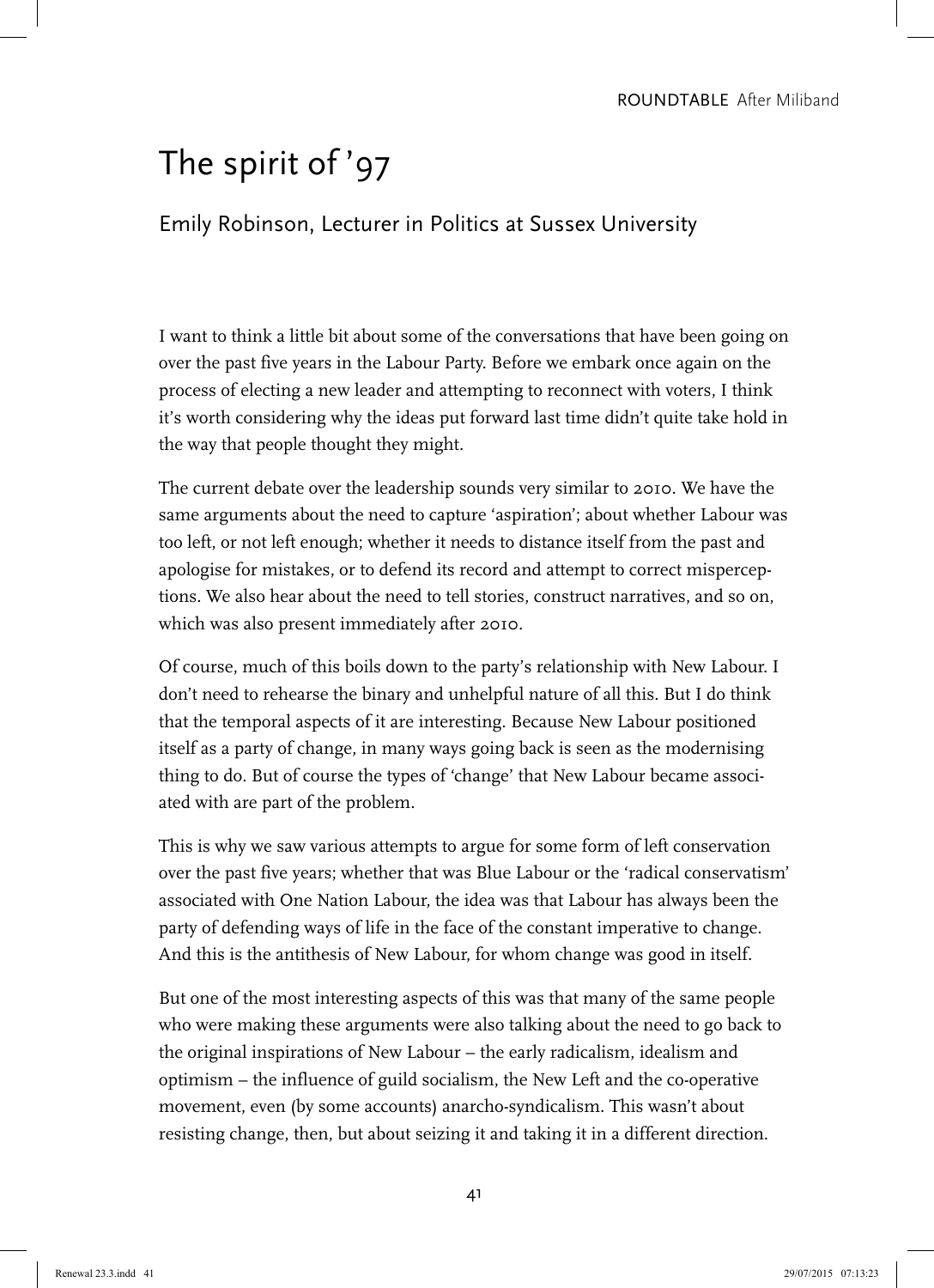In the very first speech Ed Miliband made as party leader, he said: 'You remember. We began as restless and radical. Remember the spirit of 1997, but by the end of our time in office we had lost our way' (Miliband, 2010). This idea later underpinned the project of One Nation Labour, even though as Mark Wickham-Jones (2013) has pointed out, the One Nation label had already been used in 1995. It was something that was taken from New Labour itself, even if it looked like it was doing something different.

This was a useful strategy. It allowed Miliband to claim to be true to the spirit of New Labour while distancing himself from its outcomes; to acknowledge its great successes, particularly electorally, while giving him space to make a strong critique of its excesses. In many ways this was exactly the way in which Blair used earlier periods of the party's history – when he talked for instance about wanting to 'not to return to the 1940s but instead to take the values that motivated that government and apply them afresh to our time' (Blair, 1995, 3).

To that extent, perhaps it could be seen as a fairly hollow rhetorical device. But I do think there was more to it than this. Again, as Mark Wickham-Jones (2013) has pointed out, there seemed to be a genuine sense among some people that New Labour was a project with real radical potential, which had somehow become derailed. Although it had set out determined to create a new form of bottom-up politics, rooted in communities and prepared to think quite radically about decentralisation, in the end it had ended up as centralising, managerialist and statist. We should remember that, in 2010, quite a lot of the arguments coming both from the Conservatives and from the Lib Dems were about big-statism. They weren't just about the economy. There was a real sense that this was what had gone wrong.

So this was an attempt to restart the New Labour project, by some of the people who had been there at the beginning, in a way that avoided falling into those traps. And I think this was potentially quite a productive approach to take, but it didn't really seem to materialise. And I'm sure lots of people have ideas about why this was; internal politics were clearly important. But I want to set out three problems that occur to me.

First, it didn't sound like the New Labour anybody knew or recognised. Of course, that was the point. But there was no sustained attempt to redress these perceptions, to redefine the New Labour project – what it was, or what it could have been. There were chapters in pamphlets and e-books, but no attempt to commu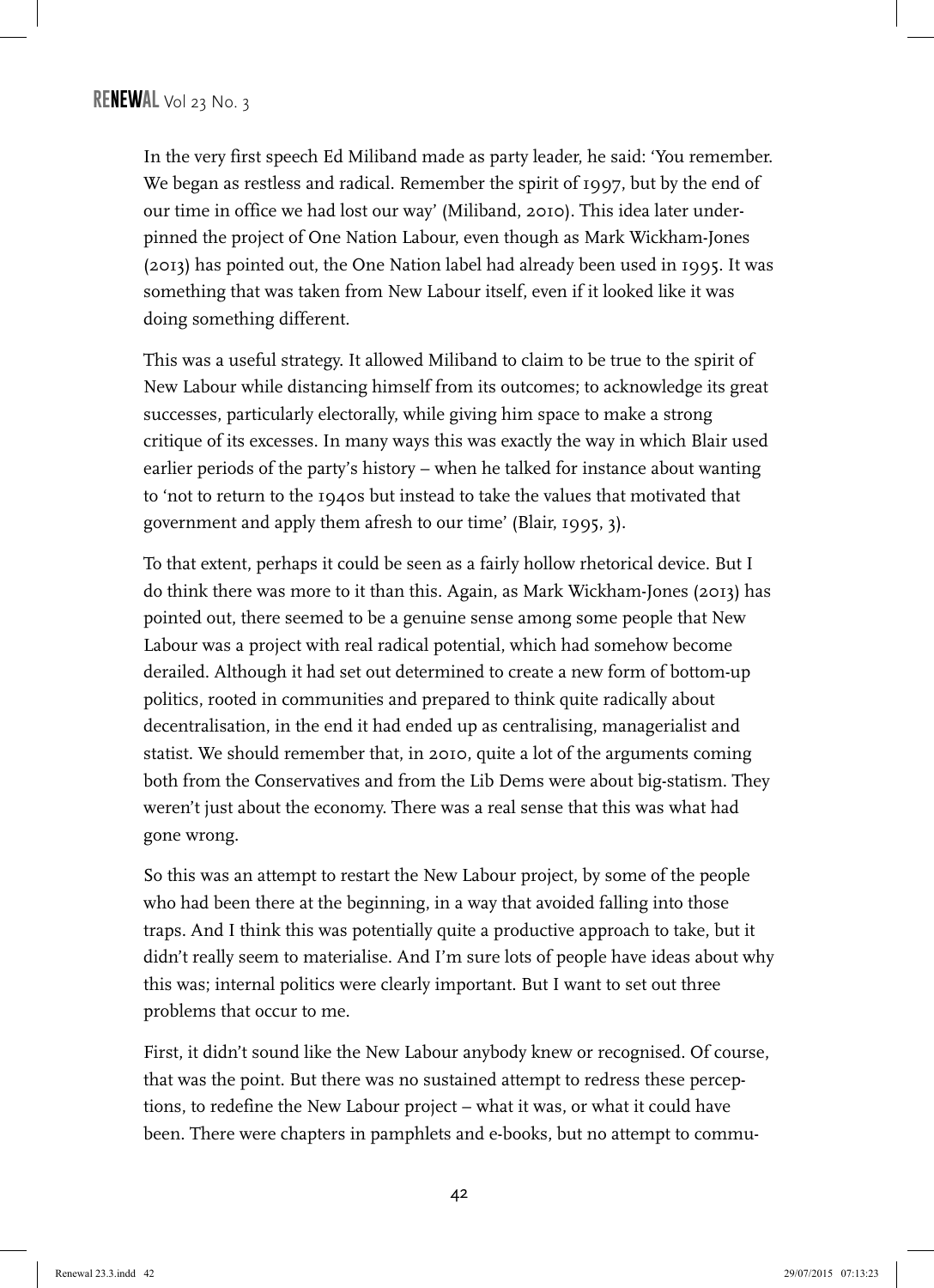nicate this to the wider public or even really to party members. Of course, it would have stirred up all sorts of debates and disagreements and I can see why there was no desire to do that in public. But it meant that this argument could never really get off the ground. Nobody's perceptions of what New Labour was, or of what it set out to do, have been changed over the course of the past five years. And because of that, the possibility of making a proper critique, rather than just being for or against it, was lost.

Second, and related to this, any attempts that might have been made to do this were hampered by the way New Labour told its own story. Miliband explained in his 2010 speech that the party had done best when it had challenged conventional wisdom, when it had argued that public ownership was not the only solution, that Labour needed to be tough on crime and welcoming to business, that homophobia and sexism could be challenged and that public services did not have to be second class. However, as Jon Lawrence has argued (2013), New Labour didn't even try to tackle the conventional wisdom on social justice, on redistribution, and on market solutions. Its achievements in these areas were mostly done by stealth. And everything from life chances to arts funding was justified in terms of economic imperatives. There was no attempt to restructure public notions of 'common sense' in the way that had been done in 1945 and also by the Thatcher governments from 1979.

New Labour's electoral strength was based on its ability to seem in tune with the prevailing economic logic, but I think this has proved to be a problem for its successors. Miliband acknowledged this, when he suggested that it 'became the prisoner of its own certainties', that it 'too often bought old, established ways of thinking' and ended up looking 'more and more like a new establishment' (Miliband, 2010). His attempts to identify predatory capitalists, and to take on vested interests like Murdoch in particular, were a step towards doing this, but it didn't quite add up to a full or convincing vision.

Third, there was no real analysis of why New Labour had taken the course it did in the first place. Why, for all its good intentions, its leaders ended up hoarding the power they had promised to decentralise; abusing the system they had set out to reform; and alienating those they aimed to empower. This isn't just a problem for New Labour; it has been a problem throughout the party's history.

The idea that localists and pluralists perennially lose out to centralisers was a key part of the analysis put forward by the various pamphlets published in the wake of

43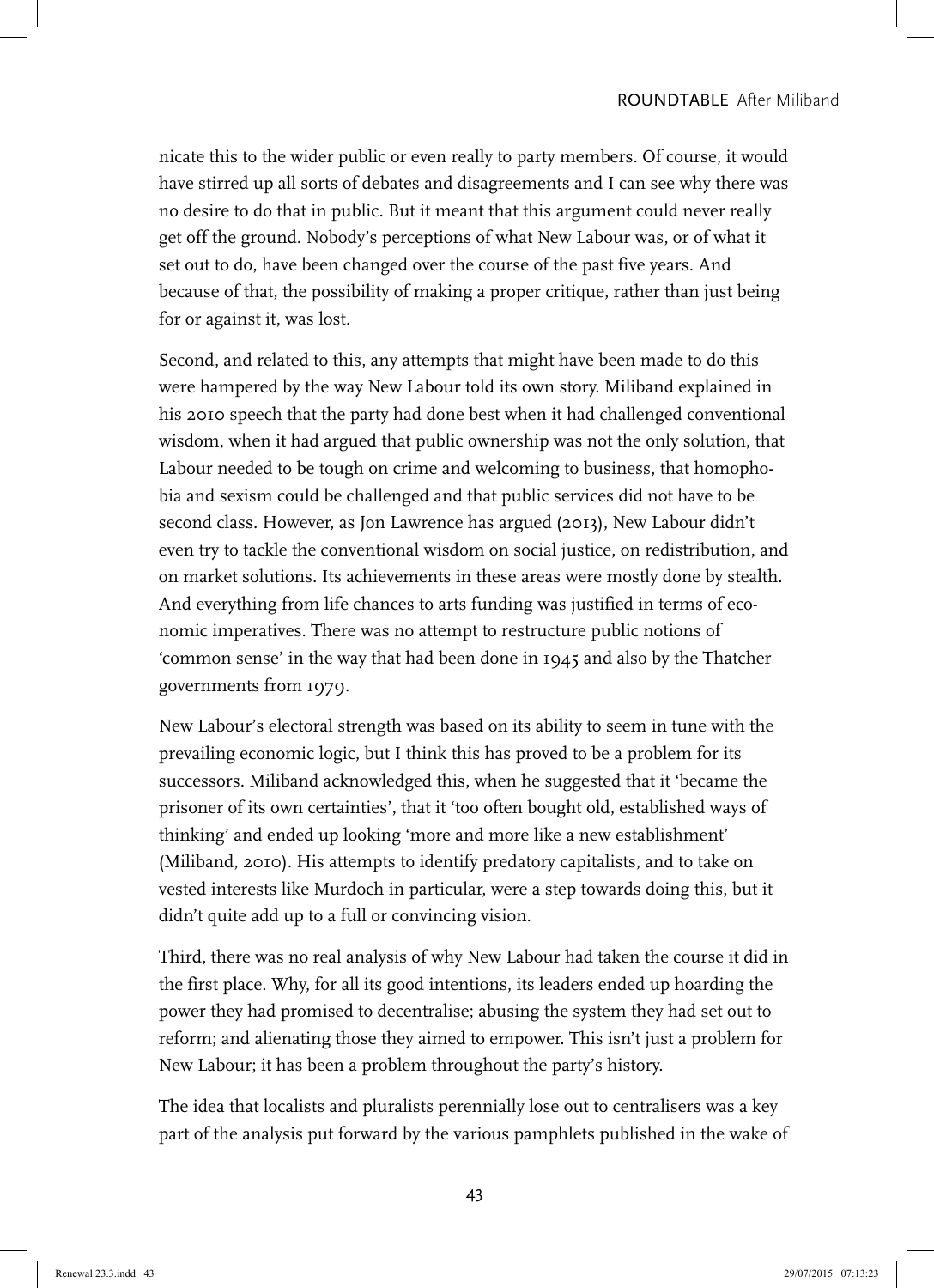the 2010 election. And although at the time this was seen as being an argument between different factions, who were all producing their own pamphlets – the Blue Labour e-book, the *Purple Book*, and *Labour's Future* from Soundings – in fact there was quite a lot of similarity between them in terms of their analysis. All three argued that Labour needed to 'evolve a more ethical and emotional language for its politics, reviving its traditions to become once again the party of association and mutualism, rather than of a centralising and controlling state' (Rutherford and Lockey, 2010, 6). And all three also suggested that New Labour had failed to do this because it had not been able to break away from a long-term trend in which 'the cooperative, decentralist, localist and municipalist traditions within British socialism were trampled under the boots of central planning, state control and nationalised corporations' (Richards in Philpot, 2011, 52). Rather than being criticised for breaking with Labour's past (as had so often been the case before), the problem now seemed to be that New Labour had not been new enough, that it had been too bound by its previous history.

To an extent this recurrent reversion to statism is not only unsurprising but perhaps unavoidable. If social democracy is about anything, it is about producing material change, and the temptation is always to want to measure that change, to control it. This is why it proves so hard to let go; why even New Labour's most localist projects were always underpinned by audits, targets, and ring-fenced budgets. It is how the party made its advancements in health and education. But it is also how it came to be characterised as managerial and controlling.

However, I also think there is a bigger problem, which is that because Labour's struggle has historically been to be the representative of the people, their voice in parliament, it has really had difficulty, and it still has difficulty, seeing itself as part of the political establishment. This was apparent in the surprise felt by many in the party when independent mayors were elected in areas that had been one-party Labour strongholds for decades. We're seeing it in Scotland at the moment. And I think we probably also saw it in the backlash against the idea of a stitch-up coalition within England. While it may not be a comfortable thought, we must realise that, to most people, Labour represents 'the political class' far more than it does 'ordinary working people'. It is part of the establishment, of the vested interests, which voters need (and want!) to be empowered against.

Any attempt to come to terms with what happened in the general election also needs to take a longer view – to look at what the New Labour project was, why it